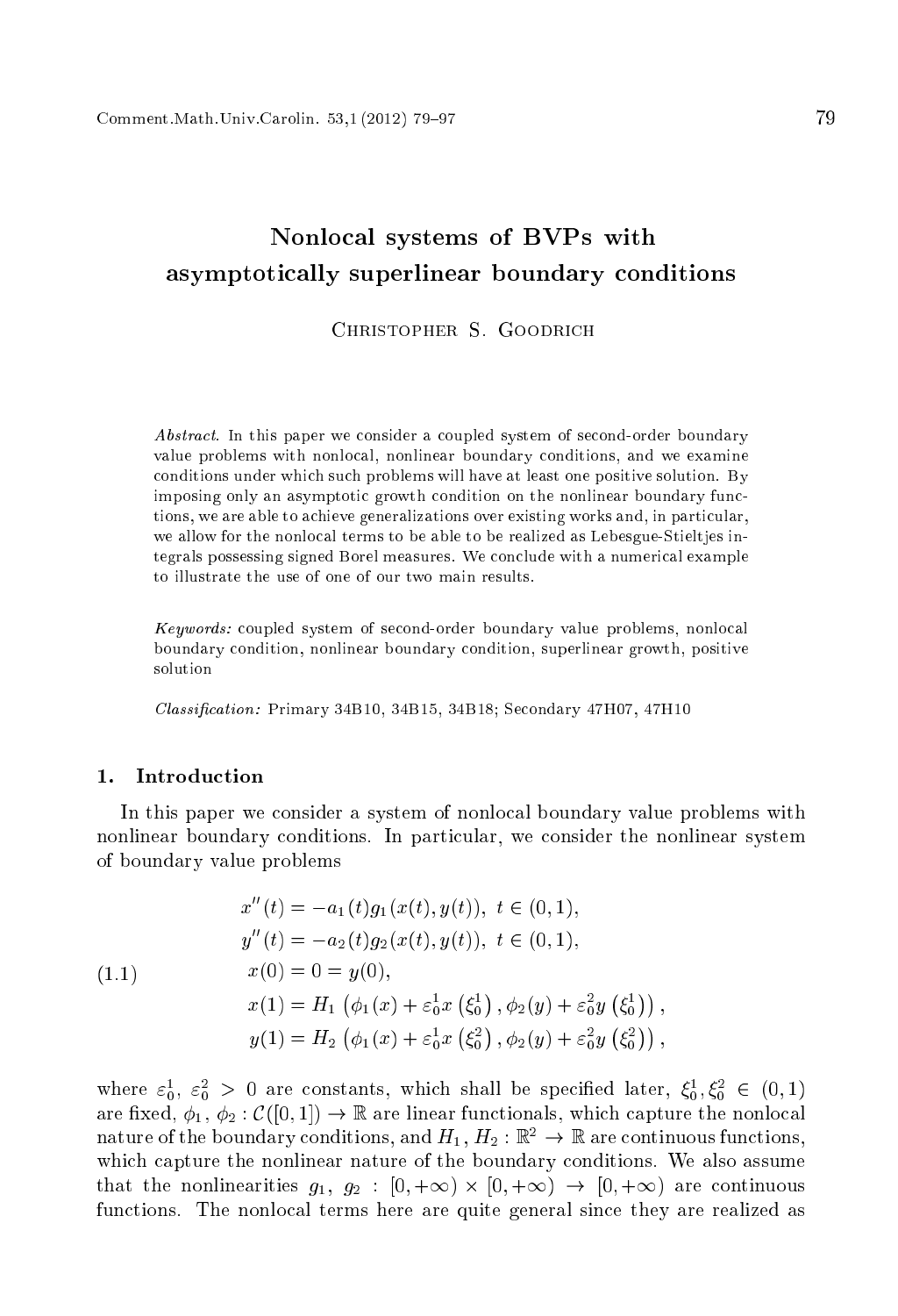Lebesgue-Stieltjes integrals  $-$  that is,

(1.2) 
$$
\phi_1(x) := \int_{[0,1]} x(t) \, d\alpha_1(t) \text{ and } \phi_2(y) := \int_{[0,1]} y(t) \, d\alpha_2(t),
$$

with  $\alpha_1, \alpha_2 \in BV([0,1])$ . Since it may be assumed without loss that, in fact,  $\alpha_1$ ,  $\alpha_2 \in NBV([0,1]),$  we get that associated to each of  $\alpha_1, \alpha_2$  there exists a unique Borel measure, say  $\mu_{\alpha_1}$  and  $\mu_{\alpha_2}$ , respectively. In our context, importantly, these measures may be *signed*.

Here we study the existen
e of at least one positive solution to problem (1.1). To accomplish this task, we use the perturbation terms in  $(1.1)$  — hamely,  $\varepsilon_0 x(\zeta_0)$ ,  $\varepsilon_{0}^{z}y(\xi_{0}^{z}),\; \varepsilon_{0}^{z}x(\xi_{0}^{z}),\; \text{and}\; \varepsilon_{0}^{z}y(\xi_{0}^{z})\;$  — as well as a new condition on the nonlinear functions  $H_1$  and  $H_2$ . These novelties reveal, in a way that shall be delineated momentarily, that many of the restri
tions previous authors have imposed on the various terms appearing in other problems similar to  $(1.1)$  are, in fact, unnecessary in our setting. Our prin
ipal ondition on these fun
tions is to require that, for each  $i = 1, 2$ ,

(1.3) 
$$
\lim_{z_1 + z_2 \to +\infty} \frac{H_i(z_1, z_2)}{z_1^{p_i^{\infty}} + z_2^{q_i^{\infty}}} = +\infty
$$

holds for some  $p_i^*$ ,  $q_i^* \in (0,1]$  with at least one of  $p_i^*$  and  $q_i^*$ , for each  $i = 1, 2,$ able to be taken equal to unity. In particular (cf., Remark 3.2), condition  $(1.3)$ implies that each of  $H_1$  and  $H_2$  may enjoy asymptotically superlinear growth in at least one of the two oordinate dire
tions (
f., Remark 3.3). We will even give an existen
e result asso
iated to the somewhat more relaxed ondition

(1.4) 
$$
\limsup_{z_1+z_2 \to 0^+} \frac{H_i(z_1, z_2)}{z_1 + z_2} < \rho_i,
$$

for each  $i = 1, 2$ , with  $\rho_i$  a positive constant to be selected later; importantly, the result asso
iated to ondition (1.4) will even be appli
able in the unperturbed case  $=$  i.e.,  $\varepsilon_0 = \varepsilon_0 = 0$ . It should be pointed out that, in fact, rang [10], [17] introduced an asymptotic condition similar to  $(1.4)$ , though in the context of a slightly different problem. Regardless, Yang imposes a number of other hypotheses — such as complicated conditions on the equivalent of our nonlinearities  $g_1$  and  $g_2$  as well as the assumption that the equivalent of  $\mu_{\alpha_1}$  and  $\mu_{\alpha_2}$  be positive with which we completely dispense here.

In any case, to place problem  $(1.1)$  in an appropriate context, we remark that it is, in fact, most closely related to recent papers both of Kang and Wei [10] and of Infante and Pietramala [7]. Regarding  $[10]$ , Kang and Wei considered a problem very similar to  $(1.1)$ . However, they were forced to assume that each of the measures  $\mu_{\alpha_1}$  and  $\mu_{\alpha_2}$  was *positive*. Moreover, regarding their equivalent of the nonlinearities  $g_1$  and  $g_2$  appearing in (1.1), they assumed that these functions satisfied very strict growth conditions. On the other hand, regarding  $[7]$ , a similar problem to  $(1.1)$  was considered, a principal difference being that the equivalent of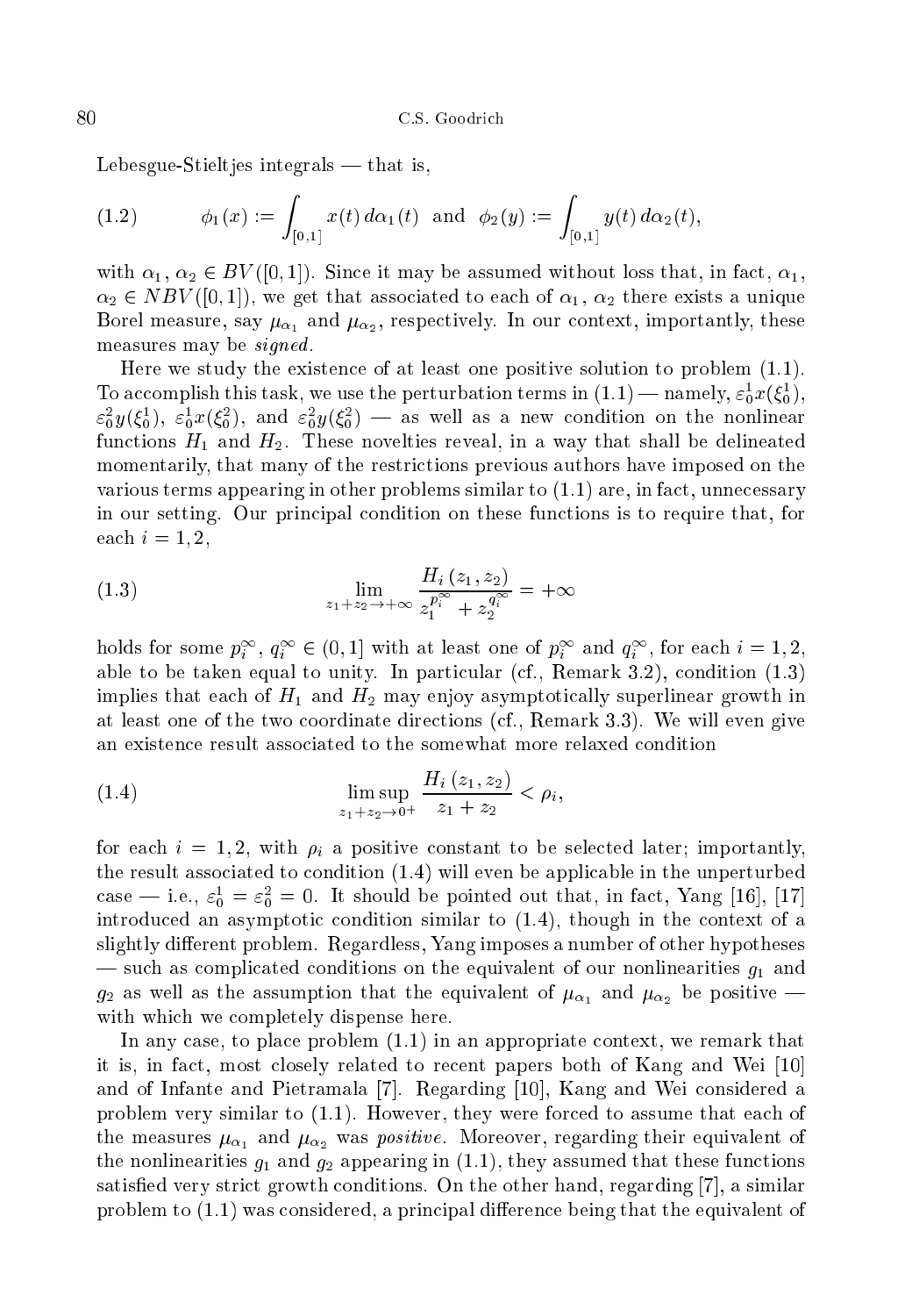$H_1$  and  $H_2$  were functions of a single variable only — for instance,  $H_1(x)$ . In any case, the authors there assumed that each of the measures  $\mu_{\alpha}$ , and  $\mu_{\alpha}$ , was positive. Furthermore, they assumed that the nonlinear boundary nonlinearities (i.e., the equivalent of  $H_1$  and  $H_2$ ) satisfied uniformly linear growth — that is, there were  $0 \lt \alpha \lt \beta$  such that  $\alpha z \lt H(z) \lt \beta z$ , for all  $z > 0$ . This latter condition is somewhat restri
tive, and we remove it ompletely in this work. Finally, our techniques even allow for the nonlinearities  $q_1$  and  $q_2$  to have completely different limiting behavior  $-$  cf., point (5) below.

In addition to [7], [10], there have been many other recent works on nonlocal, nonlinear boundary value problems — see, for example,  $[6]$ ,  $[8]$ ,  $[9]$ ,  $[16]$ ,  $[17]$ . While our work here is slightly less directly related to these, it is, nonetheless, nontrivially onne
ted to these other papers, and we provide here te
hniques and insights not found in any of those other works. It is ertainly important to mention that the basic cone theoretic technique used in this paper is indebted to the important paper of Infante and Webb  $[12]$ . Finally, we mention that our results here complement certain of the results which we have recently given in [4].

In summary, we provide here the following generalizations over preceding works.

- (1) We allow for each of  $\mu_{\alpha_1}$  and  $\mu_{\alpha_2}$  to be *signed* measures rather than merely positive. This is an improvement over the pre
eding works, as intimated above.
- (2) We do not assume a uniform linear growth condition on either  $H_1$  or  $H_2$ . We instead assume either the asymptotic condition given in  $(1.3)$  together with an assumption that these functions possess superlinear growth as  $z_1 + z_2 \rightarrow 0$  or condition (1.4). In particular, this shows that superlinear growth at  $(+\infty, +\infty)$  is allowable. More generally, one need not assume a uniform linear growth ondition as seems to appear in nearly all works on this sorts of problems — cf., [6], [7], [8], [9] — since in our setting there may be no  $\beta > 0$  such that  $H_i(z_1, z_2) \leq \beta(z_1 + z_2)$ , for all  $z_1, z_2 \geq 0$ .
- $(3)$  Specifically regarding Yang's works [16], [17], we point out that our results here even provide some interesting generalizations of the methods contained therein. In particular, while the results of  $[16]$ ,  $[17]$  concern different problems than  $(1.1)$ , those works do appear to be among the only ones to consider an asymptotic condition with respect to the nonlinear boundary fun
tions, at least to the best of the author's knowledge. <sup>A</sup> lose examination of the proofs in those works, however, reveals that they use in a very explicit way the positivity of the respective Stielties measures. Lacking this positivity, as we do here, we must search for alternative approa
hes. Consequently, we feel that our results here represent an interesting advancement over those presented in  $[16]$ ,  $[17]$ .
- (4) We believe that our techniques even allow  $H$  to be only eventually positive, though we do not prove such a theorem here  $\sim$  see [3] for an exemplar of this extension in a context somewhat different from this one.
- (5) We show that the assumption of asymptotic superlinearity of the functions  $H_1$  and  $H_2$  allows for neither  $g_1$  nor  $g_2$  to have any particular type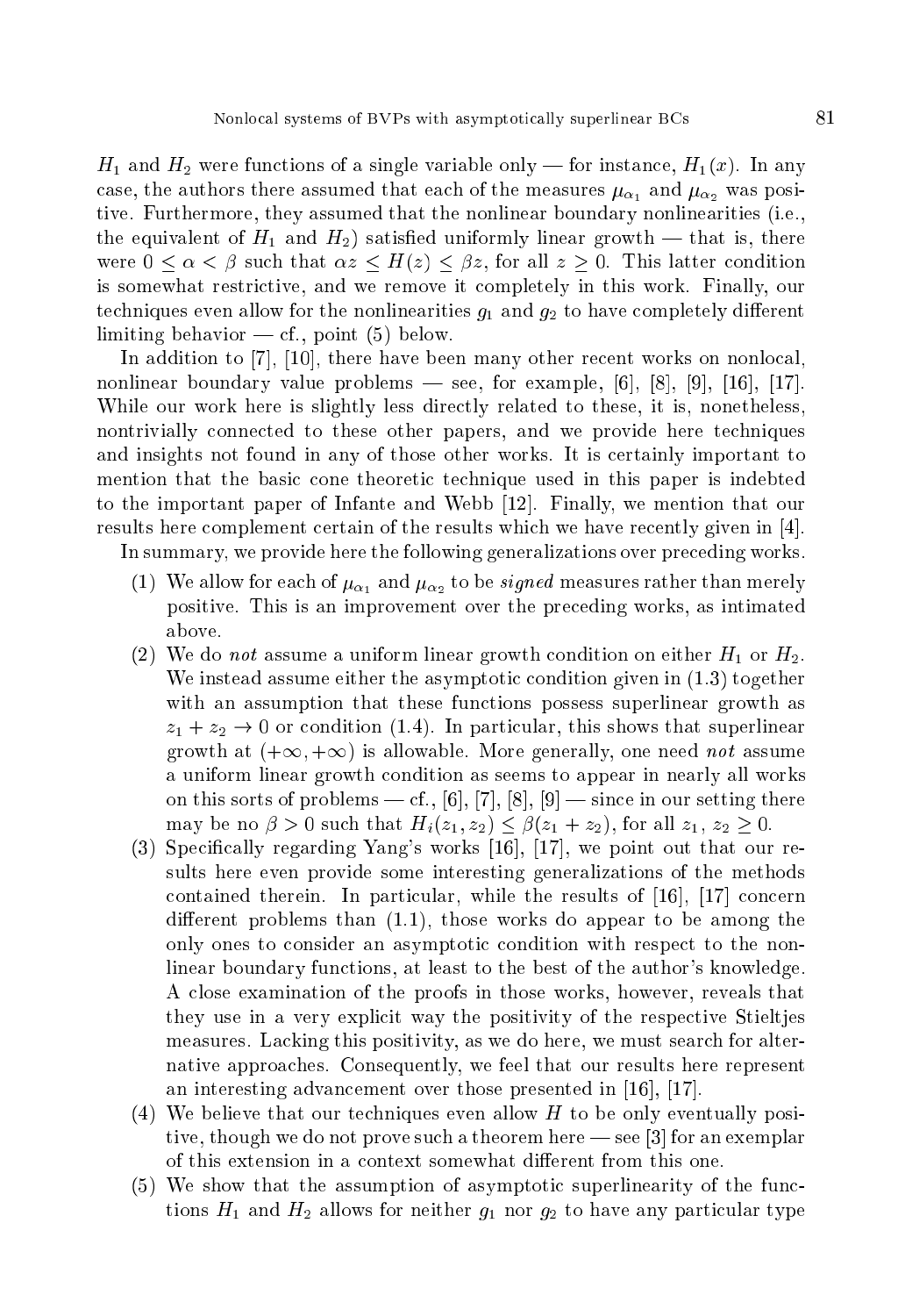of growth (e.g., sub- or superlinearity) as  $||(x, y)|| \rightarrow +\infty$ . In particular, this means that  $g_1$  and  $g_2$  can have completely different limiting behavior. For example,  $g_1$  could be sublinear as  $\|(x, y)\| \to +\infty$ , whilst  $g_2$  is superlinear as  $\|(x, y)\| \to +\infty$ . While Yang also allowed for mixed asymptotic behavior of the nonlinearities in  $[16]$ , a cursory examination of that paper indicates that a number of complicated conditions are required to deduce that result. By ontrast, our onditions are quite simple and relatively easy to he
k omputationally.

## 2. Preliminaries

where in this work the space of the space of the space of the space of the space of the Bana and the Bana and space  $\mathcal{C}([0,1])$  when equipped with the usual supremum norm,  $\|\cdot\| := \|\cdot\|_{\infty}$ . Note — see Dunninger and Wang  $[2]$  — that X becomes a Banach space when equipped with the norm  $||(x, y)|| := ||x|| + ||y||$ . It is then known that a fixed point in  $\mathfrak X$  of  $(9.1)$ 

$$
S(x, y)(t)
$$
  
\n
$$
= (T_1(x, y), T_2(x, y))
$$
  
\n
$$
= \left(tH_1 \left(\phi_1(x) + \varepsilon_0^1 x \left(\xi_0^1\right), \phi_2(y) + \varepsilon_0^2 y \left(\xi_0^1\right)\right) + \int_0^1 G(t, s) a_1(s) g_1(x(s), y(s)) ds,
$$
  
\n
$$
tH_2 \left(\phi_1(x) + \varepsilon_0^1 x \left(\xi_0^2\right), \phi_2(y) + \varepsilon_0^2 y \left(\xi_0^2\right)\right) + \int_0^1 G(t, s) a_2(s) g_2(x(s), y(s)) ds
$$

is a solution of problem (1.1), where  $S: \mathcal{X} \to \mathcal{X}$  and  $T_i : \mathcal{X} \to \mathcal{B}$ , for each  $i = 1, 2$ . Here  $G: [0,1] \times [0,1] \to \mathbb{R}$  appearing in (2.1) is the Green's function associated to the two-point conjugate problem  $-$  that is,

(2.2) 
$$
G(t,s) := \begin{cases} t(1-s), & 0 \le t \le s \le 1, \\ s(1-t), & 0 \le s \le t \le 1, \end{cases}
$$

as is well known — see, for example,  $[11]$ . In the sequel, we shall assume that the set [a, b] is a given fixed subinterval of  $(0,1)$ . With this declaration it is then well known that there is a constant  $\gamma := \min_{t \in [a,b]} \{t, 1-t\}$  such that

(2.3) 
$$
\min_{t \in [a,b]} G(t,s) \ge \gamma \max_{t \in [0,1]} G(t,s) = \gamma G(s,s),
$$

for each  $s \in [0,1]$ . Note that  $\gamma \in (0,1)$ . Finally, let us also recall as a preliminary lemma Krasnosel'skii's fixed point theorem  $-$  see [1].

**Lemma 2.1.** Let  $\beta$  be a Banach space and let  $\mathcal{K} \subset \beta$  be a cone. Assume that <sup>1</sup> and <sup>2</sup> are bounded open sets ontained in <sup>B</sup> su
h that <sup>0</sup> <sup>2</sup> <sup>1</sup> and <sup>1</sup> 2. Assume, further, that <sup>T</sup> : K \ ( <sup>2</sup> <sup>n</sup> 1) ! <sup>K</sup> is <sup>a</sup> ompletely ontinuous operator. If either

 $1 - \mu$  in and kind  $\mu$   $\alpha$  and  $\alpha$  and  $\alpha$  in  $\alpha$  in  $\alpha$  in  $\alpha$  in  $\alpha$  in  $\alpha$  in  $\alpha$  is  $\alpha$  in  $\alpha$  in  $\alpha$  in  $\alpha$  in  $\alpha$  in  $\alpha$  in  $\alpha$  in  $\alpha$  in  $\alpha$  in  $\alpha$  in  $\alpha$  in  $\alpha$  in  $\alpha$  in  $\alpha$  in  $\alpha$  in  $\alpha$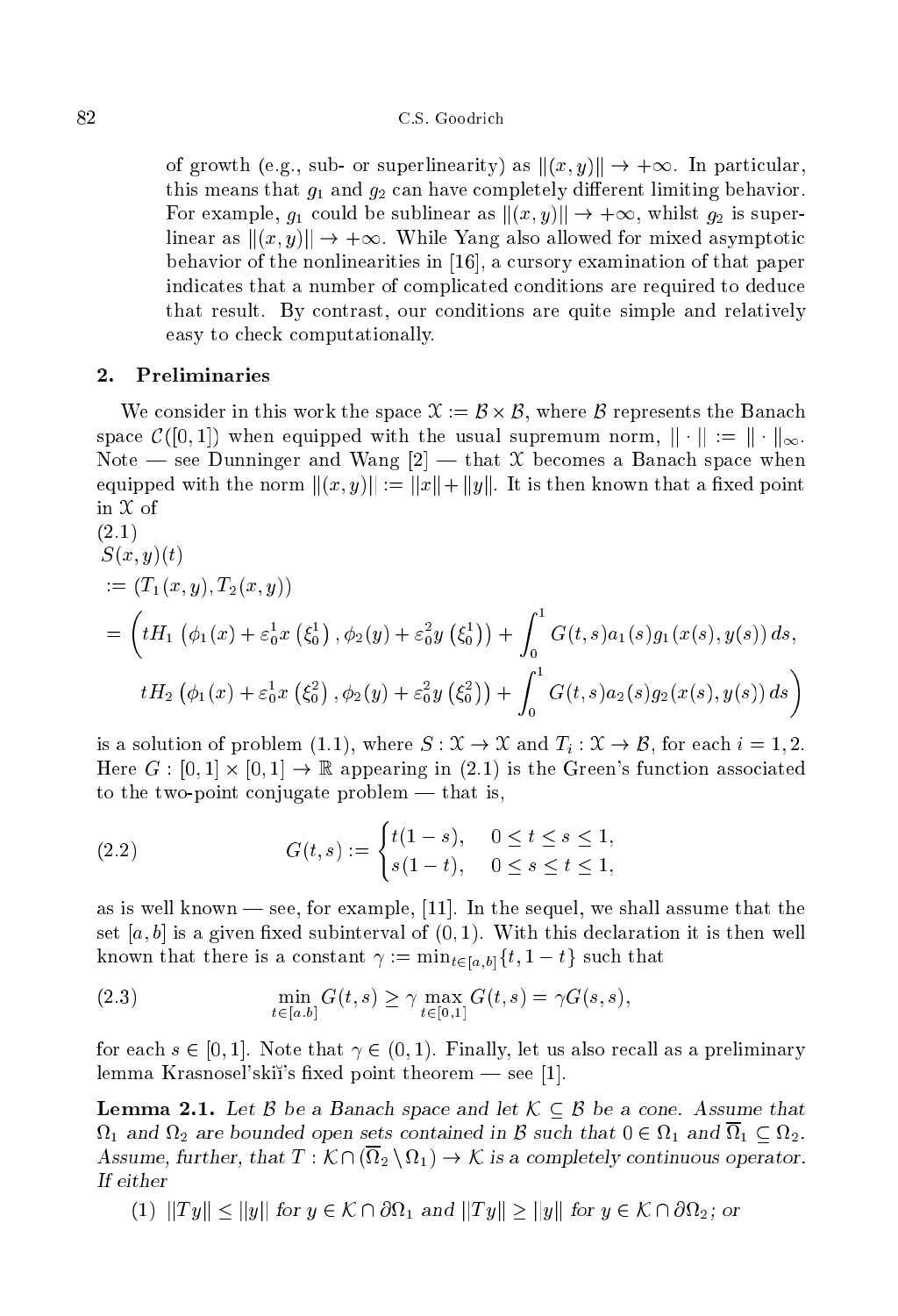Nonlocal systems of BVPs with asymptotically superlinear BCs

 $\lambda \equiv I$  , the  $\sigma$  for  $\alpha$  is a contribution of  $\alpha$  and  $\alpha$  and  $\alpha$  is a contribution of  $\alpha$  is a contribution of  $\alpha$ the contract of the contract of the contract  $\mu$  , then the contract of the contract of the contract of the contract of the contract of the contract of the contract of the contract of the contract of the contract of the c

### 3. Main result and numerical example

We begin by listing the various structural conditions we impose on the constituent parts of problem (1.1). These onditions are the following.

- **H1:** For each *i*, let  $H_i : \mathbb{R}^2 \to [0, +\infty)$  be a real-valued, continuous function. Moreover, Hi : [0; +1) - [0; +1) ! [0; +1) <sup>|</sup> i.e., Hi is nonnegative when restri
ted to [0; +1) - [0; +1).
- **H2:** For each *i*, the functional  $\phi_i(y)$  appearing in (1.1) is linear and, in parti
ular, has the realization

(3.1) 
$$
\phi_i(y) := \int_{[0,1]} y(t) d\alpha_i(t),
$$

where  $\alpha_i : [0, 1] \to \mathbb{R}$  satisfies  $\alpha_i \in BV([0, 1]).$ 

**H3:** For each *i*, there is a constant  $\varepsilon_1^* \in [0, \frac{1}{2})$  such that the functional  $\varphi_i$  in  $(1.1)$  satisfies the inequality

$$
(3.2) \qquad \qquad |\phi_i(y)| \le \varepsilon_1^* \|y\|
$$

for all  $y \in \mathcal{C}([0, 1]).$ 

**H4:** For each i, there are  $p_i^+ \in (0,1]$  and  $q_i^+ \in (0,1]$ , where for each i at least one of  $p_i^-$  and  $q_i^-$  is equal to unity, such that

(3.3) 
$$
\lim_{z_1 + z_2 \to +\infty} \frac{H_i(z_1, z_2)}{z_1^{p^{\infty}_1} + z_2^{q^{\infty}_2}} = +\infty
$$

holds. Furthermore, for each  $i$  it holds that

(3.4) 
$$
\lim_{z_1 + z_2 \to 0^+} \frac{H_i(z_1, z_2)}{z_1 + z_2} = 0.
$$

H5: We find that

(3.5) 
$$
\lim_{x+y\to 0^+} \frac{g_1(x,y)}{x+y} = 0 \text{ and } \lim_{x+y\to 0^+} \frac{g_2(x,y)}{x+y} = 0.
$$

**Ho:** The constants  $\varepsilon_0$ ,  $\varepsilon_0$ ,  $\varepsilon_1$ , and  $\varepsilon_1$  satisfy

(3.6) 
$$
0 \le \varepsilon_0^1 + \varepsilon_0^2 + \varepsilon_1^2 + \varepsilon_1^2 < \frac{1}{2}.
$$

 $\mathbf{H7:}$  For each *i*, each of

$$
\int_{[0,1]} t \, d\alpha_i(t) \ge 0
$$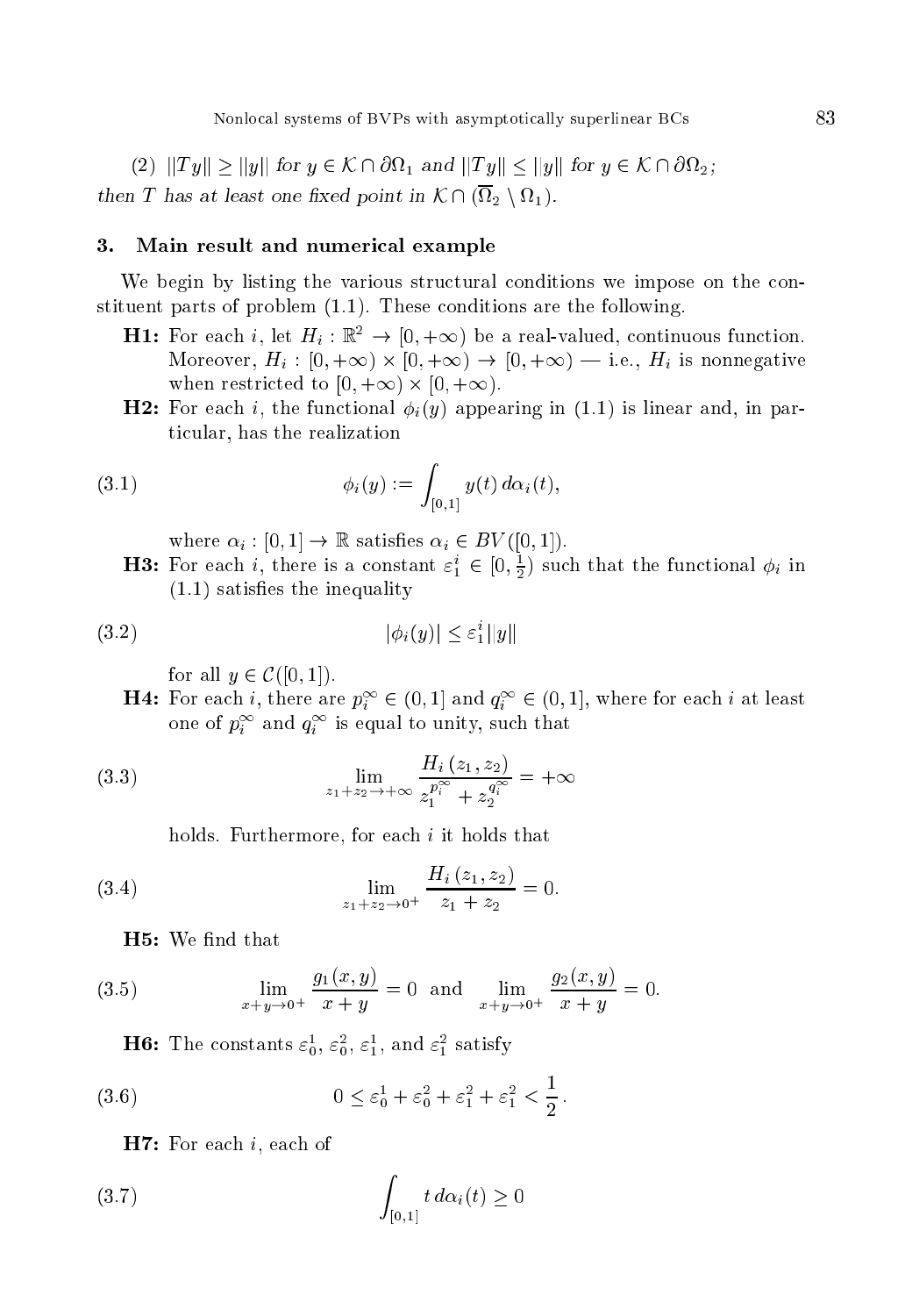and

$$
\int_{[0,1]} G(t,s) d\alpha_i(t) \ge 0
$$

holds, where the latter holds for each  $s \in [0, 1]$ .

Let us make some brief remarks regarding certain of the preceding conditions.

remarks 3.1. Regarding the method of the state vari-state vari-state vari-state vari-state variety of fun
tions satisfy these onditions. Indeed, onsider the following pair of

(3.9) 
$$
\phi_1^i(y) := \int_F y(t) dt,
$$

$$
\phi_2^i(y) := \sum_{k=1}^n a_k y(\xi_k).
$$

Since each of  $(3.9)<sub>1</sub>-(3.9)<sub>2</sub>$  is linear, each satisfies (H2). On the other hand, so long as  $m(r) \leq \varepsilon_0$ , say, where m is the Lebesgue measure, then  $(3.9)_1$  satisfies (H3). Provided that  $\sum_{k=1}^{n} |a_k| \leq \varepsilon_0^i$ , then  $(3.9)_2$  satisfies (H3). Example 3.9 ontains another example.

remark 3.2. Regarding the specific specific the specific specific specific specific specific specific specific asymptotic superlinear condition which, in part, distinguishes our methods here from others. On the other hand,  $(3.4)$  appearing in condition  $(H4)$  implies that H is also superfinear as  $(x, y) \rightarrow (0, 0)$ . Some functions,  $\pi : [0, +\infty) \times [0, +\infty) \rightarrow$  $[0, +\infty)$ , satisfying condition (H4), then, are the following. (In each case,  $p_i^+ =$  $q_i^{\perp} = 1$ , for each  $i$ .)

(3.10)  
\n
$$
H(z_1, z_2) := z_1^{r_1} + z_2^{r_2}, \ r_1, r_2 > 1,
$$
\n
$$
H(z_1, z_2) := (z_1 + z_2)^r \cos\left(\frac{1}{z_1 + z_2 + 1}\right), \ r > 1,
$$
\n
$$
H(z_1, z_2) := \begin{cases} (z_1 + z_2)^2, & 0 \le z_1 + z_2 \le 1, \\ e^{z_1 + z_2 - 1}, & z_1 + z_2 > 1. \end{cases}
$$

It is easy to check that each of  $(3.10)<sub>1</sub>$  – $(3.10)<sub>3</sub>$  satisfies each part of condition (H4).

Furthermore, we should mention that each of the functions above cannot be incorporated into the theory of either  $[7]$  or  $[10]$  due to the superlinear growth at  $(+\infty, +\infty)$ . In fact, such nonlinear boundary functions could not be incorporated into any of the results given in  $[6]$ ,  $[8]$ ,  $[9]$ ,  $[10]$  for that matter. So, condition (H4) allows for a vastly different variety of nonlinear boundary functions than other re
ent works on these sorts of problems. Moreover, as shall be expli
ated in the proof of Theorem 3.5, which is our first existence result, this asymptotic superlinear growth ondition also allows for the mixed growth of the nonlinearities  $g_1$  and  $g_2$ , as mentioned in Section 1.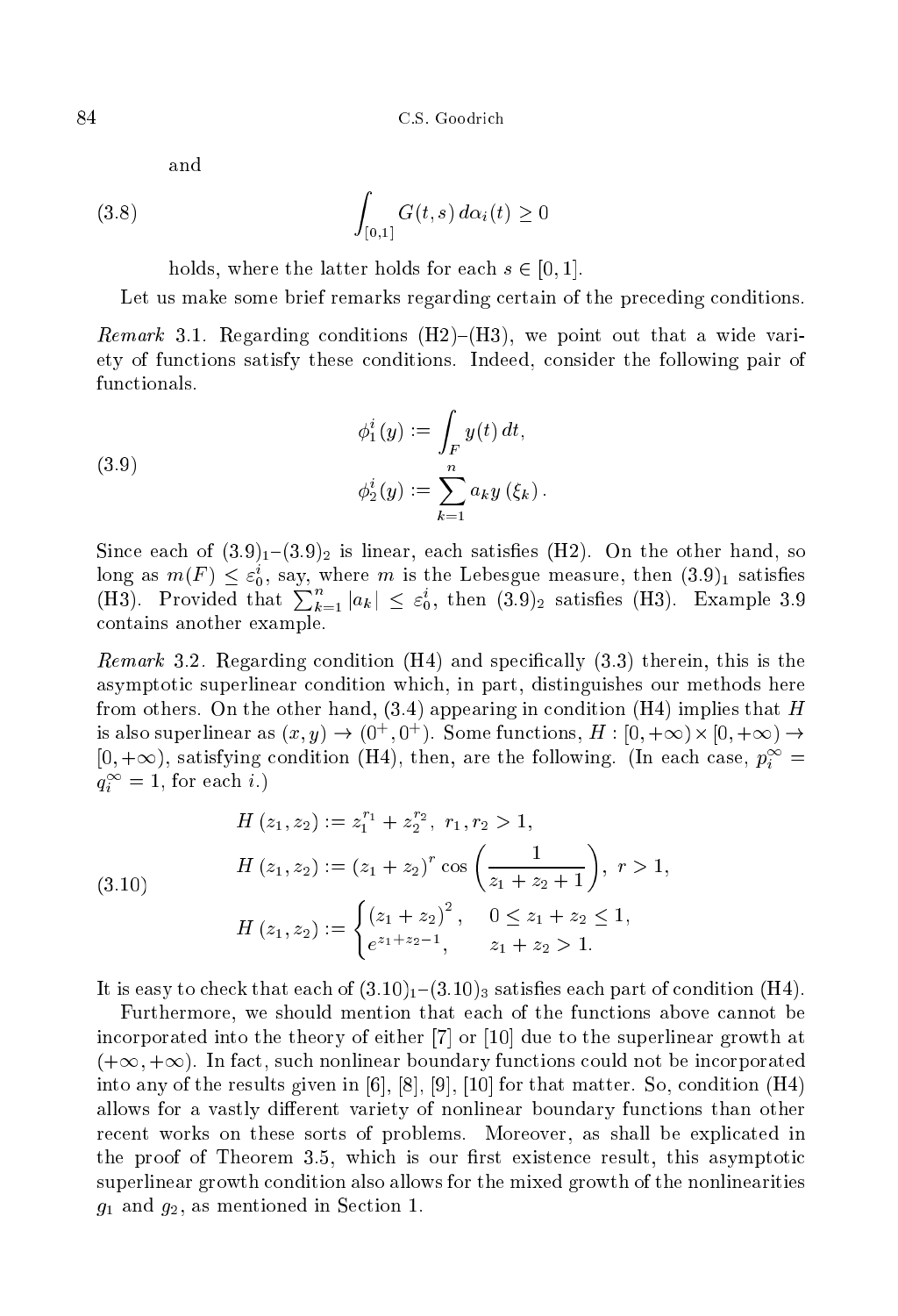Remark 3.3. Also regarding ondition (H4), we point out that this ondition allows for  $H_i$  to have different types of growth in the different coordinate directions (i.e., when either  $z_1 = 0$  or  $z_2 = 0$ ). For example, consider the continuous function H : [0; +1) - [0; +1) ! [0; +1) dened by

$$
(3.11) \t\t H(z_1, z_2) := \begin{cases} (z_1 + z_2)^2 (z_1^2 + \sqrt{z_2}), & 0 \le z_1 + z_2 \le 1, \\ z_1^2 + \sqrt{z_2}, & z_1 + z_2 \ge 1. \end{cases}
$$

In the  $z_1$ -coordinate direction, we find that H grows superlinearly as  $z_1 + z_2 \rightarrow$  $+\infty$ . On the other hand, in the  $z_2$ -coordinate direction, we find that H grows sublinearly as  $z_1 + z_2 \rightarrow +\infty$ . Finally, it holds that

$$
(3.12) \qquad \lim_{z_1 + z_2 \to 0^+} \frac{H(z_1, z_2)}{z_1 + z_2} = 0 \quad \text{and} \quad \lim_{z_1 + z_2 \to +\infty} \frac{H(z_1, z_2)}{z_1 + z_2^{0.3}} = +\infty.
$$

remark 3.4. As remarked in Section 1, we believe the the the the theoretical complete th on  $H_i$  by condition (H4) may be changed in a manner similar to the argument presented in [3]. But we leave such investigations for future work.

Now, let  $\gamma_0$  be the constant defined by

(3.13) 0 := min fa; <sup>1</sup> bg ;

where  $\gamma_0 \in (0,1)$ . Then the cone, K, we shall use in the sequel is then defined by (3.14)

$$
\mathcal{K} := \left\{ (x, y) \in \mathcal{X} : x, y \ge 0, \ \min_{t \in [a, b]} [x(t) + y(t)] \ge \gamma_0 ||(x, y)||, \ \phi_1(x), \phi_2(y) \ge 0 \right\},\
$$

which is a simple modification of a cone first introduced by Infante and Webb [12]. Let us point out at this juncture that K does not contain only the neutral element of X. Indeed, if we put, say,  $\beta_1(t) := (t,0), \beta_2(t) := (0,t)$ , and  $\beta_3(t) :=$  $(\beta_1 + \beta_2)(t) = (t, t)$ , then it is easy to see that  $\beta_1, \beta_2, \beta_3 \in \mathcal{K}$  so that K contains infinitely many nontrivial elements of  $\mathfrak{X}$ .

In any ase, with these preliminary observations, we now state and prove our main result. We note, however, that in the statement of this theorem we assume that  $p_1^-=p_2^-=1$ . In other words, it is the numbers  $q_1^-,~q_2^-$  that can be potentially less than unity. We do this only for definiteness and ease of exposition in the sequel.

**Theorem 3.5.** Assume that  $\xi_0, \xi_0 \in [a, b]$ , where  $[a, b]$  is a fixed set satisfying  $[a, b] \in (0, 1)$  as in Section 2. Then there exists a number  $\delta \in (0, 1)$  such that if both  $q_1^-, q_2^-\in (1-o, 1]$  and  $(H1){-}(H7)$  hold, then problem (1.1) has at least one positive solution.

**PROOF:** To begin, as in (2.1) above, we consider the operator  $S : \mathcal{X} \to \mathcal{X}$  defined by

$$
(3.15) \tS(x,y)(t) := (T_1(x,y), T_2(x,y))
$$

 $\sim$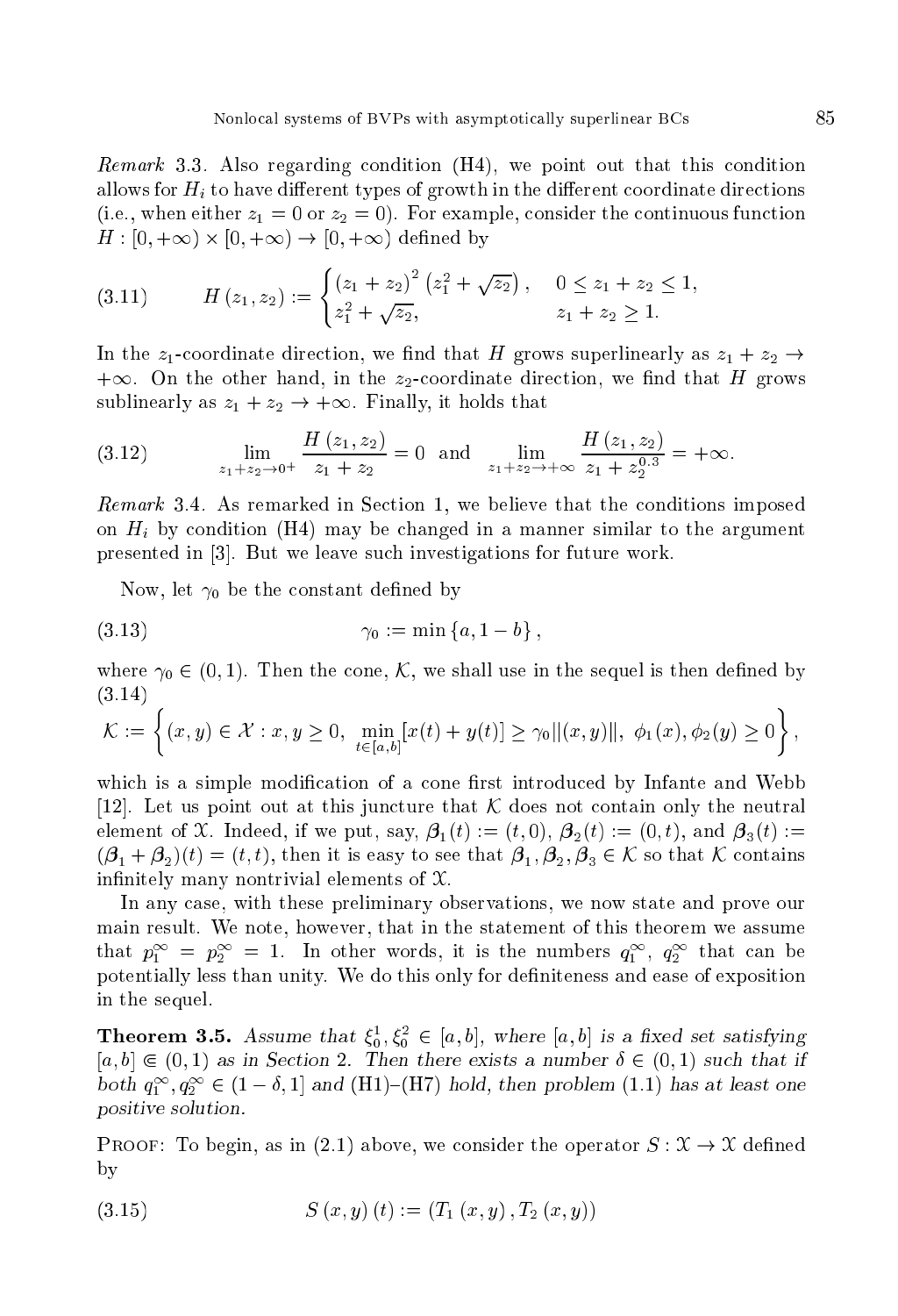where, for each  $i = 1, 2$ , we have that  $T_i : \mathcal{X} \to \mathcal{B}$  is defined by

(3.16) 
$$
T_i(x, y) := tH_i \left( \phi_1(x) + \varepsilon_0^1 x \left( \xi_0^i \right), \phi_2(y) + \varepsilon_0^2 y \left( \xi_0^i \right) \right) + \int_0^1 G(t, s) a_i(s) g_i(x(s), y(s)) ds.
$$

We shall first argue that  $S : \mathcal{K} \to \mathcal{K}$ . To this end, it is obvious that for  $(x, y) \in \mathcal{K}$ , it follows that  $T_i(x, y)(t) \geq 0$ , for each  $t \in [0, 1]$  and  $i = 1, 2$ . We also note from the definition of  $\gamma_0$  in (3.13) that

(3.17)  
\n
$$
\min_{t \in [a,b]} T_i(x, y) \ge \gamma_0 H_i \left( \phi_1(x) + \varepsilon_0^1 x \left( \xi_0^i \right), \phi_2(y) + \varepsilon_0^2 y \left( \xi_0^i \right) \right)
$$
\n
$$
+ \gamma \max_{t \in [0,1]} \int_0^1 G(t, s) a_i(s) g_i(x(s), y(s)) ds
$$
\n
$$
\ge \gamma_0 \| T_i(x, y) \|.
$$

We conclude that

(3.18) 
$$
\min_{t \in [a,b]} [(T_1(x,y)) (t) + (T_2(x,y)) (t)] \ge \gamma_0 ||S (x,y)||.
$$

Finally, we observe that

$$
\phi_1 (T_1(x, y)) = H_1 (\phi_1(x) + \varepsilon_0^1 x (\xi_0^1), \phi_2(y) + \varepsilon_0^2 y (\xi_0^1)) \int_{[0,1]} t \, d\alpha_1(t)
$$
  
+ 
$$
\int_{[0,1]} \int_0^1 G(t, s) a_1(s) g_1(x(s), y(s)) \, ds \, d\alpha_1(t)
$$
  
=  $H_1 (\phi_1(x) + \varepsilon_0^1 x (\xi_0^1), \phi_2(y) + \varepsilon_0^2 y (\xi_0^1)) \int_{[0,1]} t \, d\alpha_1(t)$   
+ 
$$
\int_0^1 \left[ \int_{[0,1]} G(t, s) \, d\alpha_1(t) \right] a_1(s) g_1(x(s), y(s)) \, ds
$$
  
  $\ge 0,$ 

where the final inequality follows from assumption  $(H7)$ . In a similar way, it follows that  $\phi_2(T_2(x, y)) \geq 0$ . Thus,  $S : \mathcal{K} \to \mathcal{K}$ , as claimed. Let us also point out at this jun
ture that, by a standard argument involving the Arzela-As
oli theorem (recall here that  $H_i$  is assumed to be continuous, for each  $i = 1, 2$ ), we find that the operator <sup>S</sup> is ompletely ontinuous; we omit the details of this argument, however.

Now, by condition (H5) we find that there is a number  $r_1 > 0$  such that

$$
(3.20) \t\t\t g_1(x,y) \le \eta_1(x+y)
$$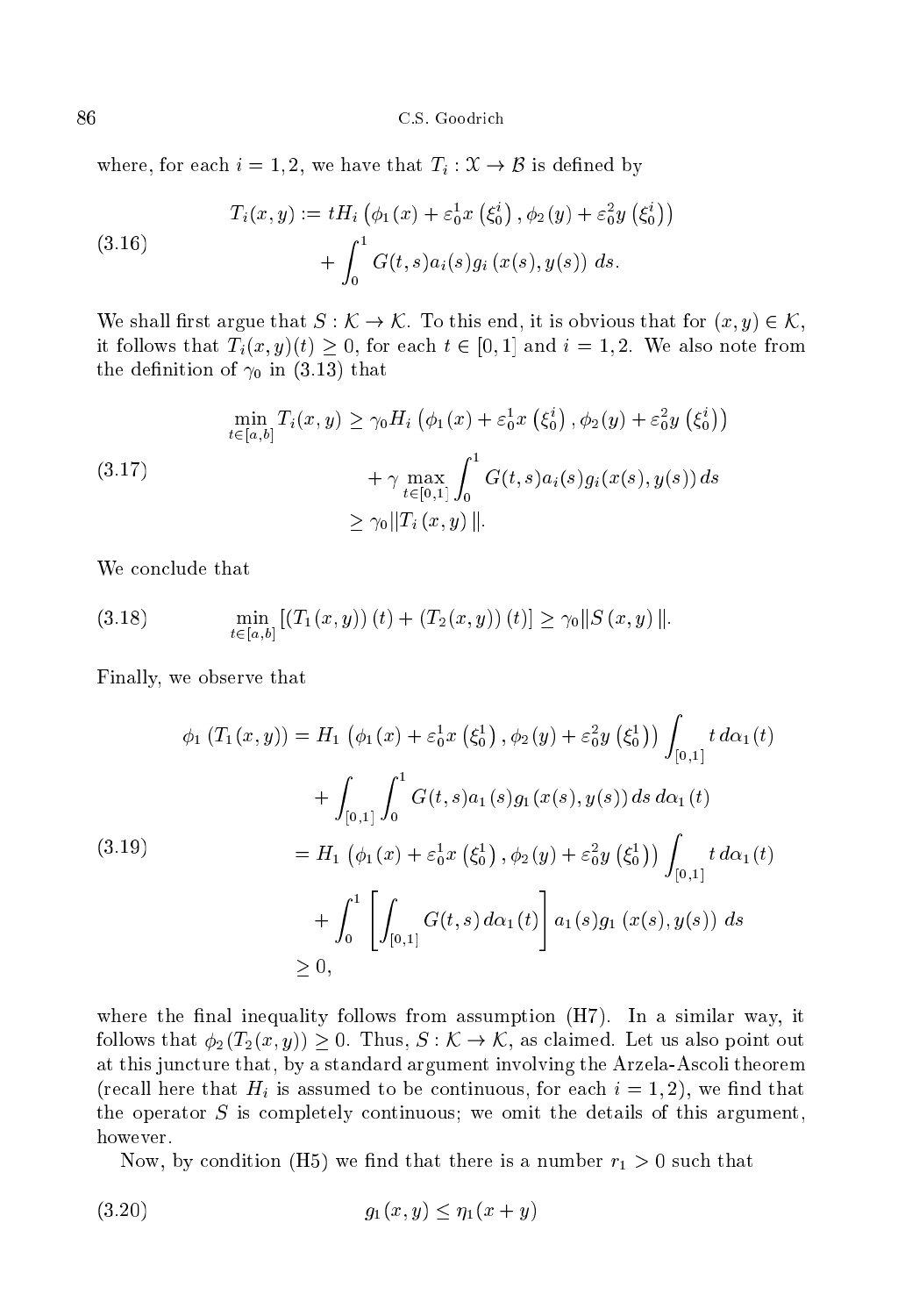whenever  $||(x, y)|| \leq r_1$  and where  $\eta_1 > 0$  satisfies

(3.21) 
$$
\eta_1 \max \left\{ \int_0^1 G(s,s) a_1(s) ds, \int_0^1 G(s,s) a_2(s) ds \right\} \leq \frac{1}{4}.
$$

In addition, condition  $(H4)$  - i.e., equation  $(3.4)$  - implies the existence of a number  $r_1 > 0$  such that, for each  $i = 1, 2,$ 

(3.22) 
$$
H_i\left(\phi_1(x) + \varepsilon_0^1 x\left(\xi_0^i\right), \phi_2(y) + \varepsilon_0^2 y\left(\xi_0^i\right)\right) < \eta_2\left(\phi_1(x) + \varepsilon_0^1 x\left(\xi_0^i\right) + \phi_2(y) + \varepsilon_0^2 y\left(\xi_0^i\right)\right)
$$

whenever

(3.23) 
$$
\phi_1(x) + \varepsilon_0^1 x \left( \xi_0^i \right) + \phi_2(y) + \varepsilon_0^2 y \left( \xi_0^i \right) < r_1^*,
$$

and where  $\eta_2 > 0$  is defined by

(3.24) 
$$
\eta_2 := \frac{1}{8 \max \{ \varepsilon_0^1, \varepsilon_0^2, \varepsilon_1^2, \varepsilon_1^2 \}}
$$

Notice that

$$
\phi_1(x) + \varepsilon_0^1 x \left( \xi_0^i \right) + \phi_2(y) + \varepsilon_0^2 y \left( \xi_0^i \right)
$$
  
\n
$$
\leq \varepsilon_1^1 \|x\| + \varepsilon_1^2 \|y\| + \varepsilon_0^1 \|x\| + \varepsilon_0^2 \|y\|
$$
  
\n
$$
\leq \left[ \max \left\{ \varepsilon_1^1, \varepsilon_1^2 \right\} + \max \left\{ \varepsilon_0^1, \varepsilon_0^2 \right\} \right] \| (x, y) \|
$$
  
\n
$$
\leq 2 \max \left\{ \varepsilon_0^1, \varepsilon_0^2, \varepsilon_1^2, \varepsilon_1^2 \right\} \| (x, y) \|.
$$

So, in particular, if  $(x, y) \in \mathcal{K}$  satisfies

(3.26) 
$$
\| (x, y) \| < \frac{r_1^*}{2 \max \{ \varepsilon_0^1, \varepsilon_0^2, \varepsilon_1^2, \varepsilon_1^2 \}},
$$

then it follows that (3.22) holds.

So, set

(3.27) 
$$
r_1^{**} := \min \left\{ r_1, \frac{r_1^*}{2 \max \{ \varepsilon_0^1, \varepsilon_0^2, \varepsilon_1^2, \varepsilon_1^2 \}} \right\}.
$$

Put

(3.28) 
$$
\Omega_{r_1^{**}} := \{(x, y) \in \mathcal{X} : ||(x, y)|| < r_1^{**} \}.
$$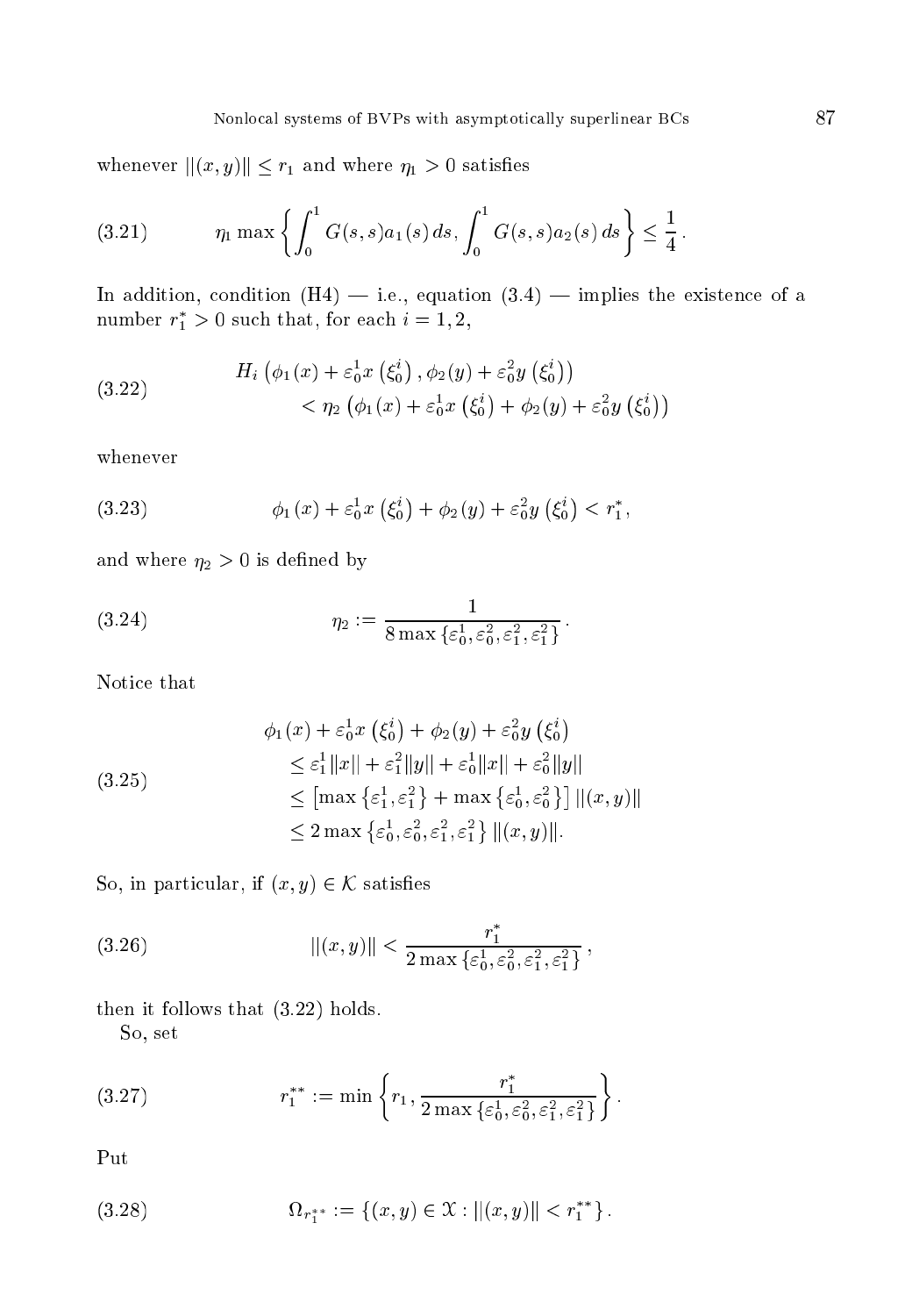$\sum_{i=1}^{n}$  for each  $\{w, y\} \subset \mathcal{W}$  for early the finite that (3.29)  $||T_1(x, y)||$  $\overline{\phantom{a}}$  $\varphi_1(x) + \varepsilon_0 x$  $\overline{\phantom{a}}$  $\zeta_0$  $\sim$  $, \varphi_2(y) + \varepsilon_0^y$ - - $\zeta_0$  $\sqrt{2}$ +  $\sim$  1  $G: \{x - 1, y - 1, y - 1, z, y + 1, z + 1, z, y + 1, z + 1, z\}$ 22.24  $\overline{\phantom{a}}$  $\varphi_1(x) + \varepsilon_0 x$  $\overline{\phantom{a}}$  $\varsigma_0$  $\sim$  $+ \varphi_2(y) + \varepsilon_0 y$ - - $\zeta_0$  $\mathcal{L}$ <sup>+</sup> 1  $\int$  $G(x, y, z) = f(x, y, z)$  ,  $G(x, y, z) = f(x, y, z)$ 22.24  $\varphi_1(x) + \varepsilon_0 x$  $\varsigma_0$  $\sim$  $+ \varphi_2(y) + \varepsilon_0^y$  $\zeta_0$  $\mathcal{L}$  $+ - ||(x, y)||$  $\leq -||(x, y)|| + - ||(x, y)||$  $= -|| (x, y)||.$ 

Thus, we on
lude that

(3.30) kT1(x; y)k k(x; y)k;

for each  $\{w, y\} \subset \mathcal{W}$  for  $r_x$  is similar argument holds for the operator  $\pm_2$ . e o see the decree that we deduce the seeds of the second terms of the second terms of the second terms of the

$$
(3.31) \t\t\t\t||S(x,y)|| \le ||(x,y)||,
$$

 $\lim_{x \to \infty} \frac{f(x, y)}{g(x, y)} \leq \lim_{x \to \infty} \frac{f(x, y)}{g(x, y)}$ 

On the other hand, let us assume without loss of generality that  $p_i^{\infty} = 1$  for each i so that  $q_i^+ \in (0,1]$ , for each i. Then condition  $(\texttt{n4}) \rightarrow$  i.e., equation  $(3.3)$ — implies the existence of a number  $r_2 := r_2(\eta_3) > 0$  such that

(3.32) 
$$
H_1 \left( \phi_1 \left( x \right) + \varepsilon_0^1 x \left( \xi_0^1 \right), \phi_2 \left( y \right) + \varepsilon_0^2 y \left( \xi_0^1 \right) \right) \\
\geq \eta_3 \left( \left[ \phi_1 \left( x \right) + \varepsilon_0^1 x \left( \xi_0^1 \right) \right] + \left[ \phi_2 \left( y \right) + \varepsilon_0^2 y \left( \xi_0^1 \right) \right]^{q_1^{\infty}} \right)
$$

whenever

(3.33) 
$$
\phi_1(x) + \varepsilon_0^1 x \left( \xi_0^1 \right) + \phi_2(y) + \varepsilon_0^2 y \left( \xi_0^1 \right) \ge r_2^*
$$

for some number  $r_2$ . Note that by picking  $r_2$  sumclently large, the same type of estimate likewise holds for  $H_2$ ; we assume henceforth that this is so. Here, in  $(3.32)$ , we choose  $\eta_3$  to be the number

(3.34) 
$$
\eta_3 := \frac{1}{t_0 \gamma_0 \min \{ \varepsilon_0^1, \varepsilon_0^2, \varepsilon_0^2 \}},
$$

where  $t_0 \in (a, b)$  is fixed but arbitrary; since  $(a, b) \in (0, 1)$ , it holds that  $t_0 \neq 0$ , and so,  $\eta_3 > 0$ . Importantly,  $\eta_3$  depends *neither* on  $q_1^\ast$  *nor* on  $q_2^\ast$ . Now, notice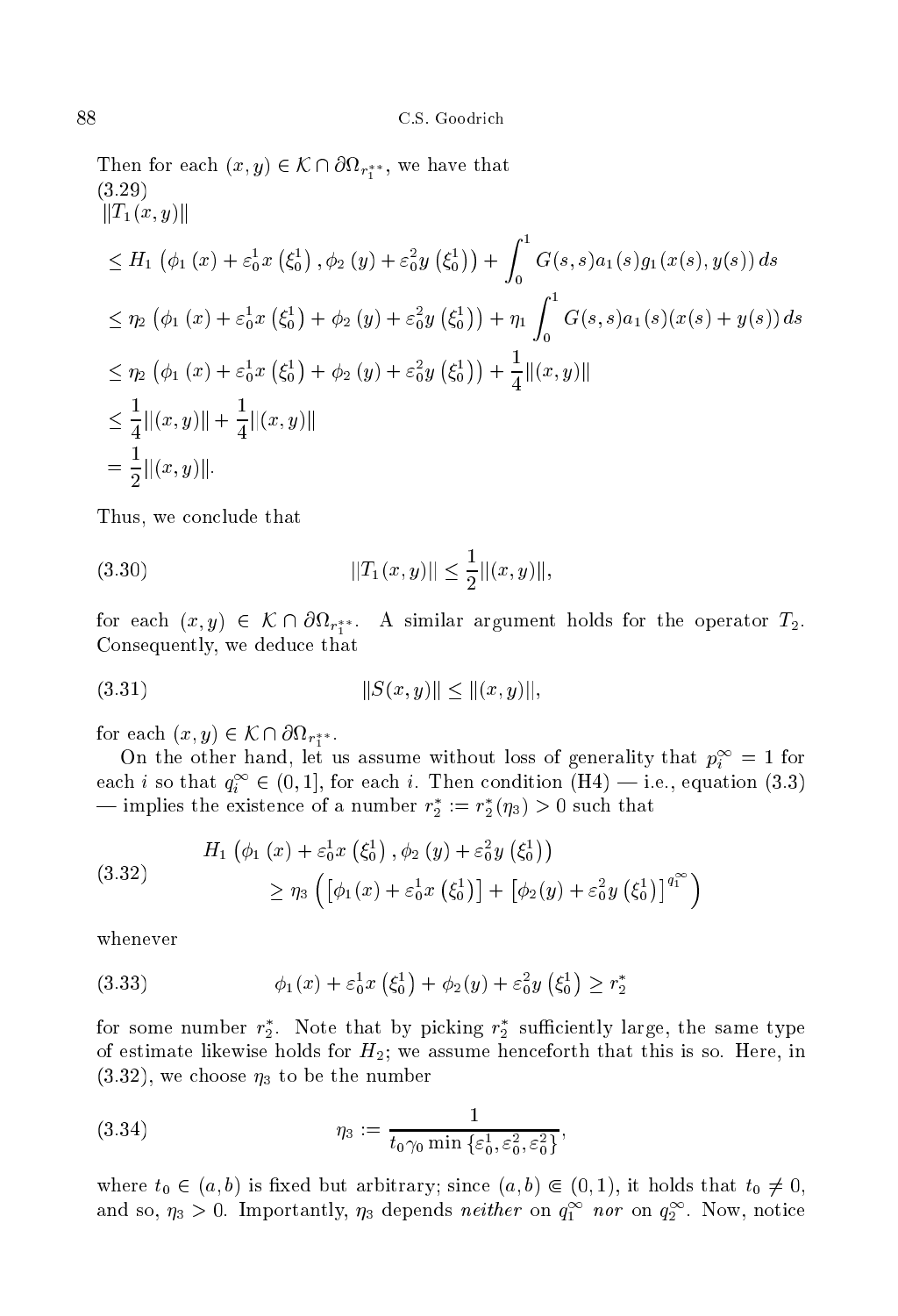that for  $(x, y) \in \mathcal{K}$  since  $\varphi_1(x), \varphi_2(y) \geq 0$  and  $\zeta_0 \in \mathcal{L}$ , we may estimate

$$
\phi_1(x) + \varepsilon_0^1 x \left( \xi_0^1 \right) + \phi_2(y) + \varepsilon_0^2 y \left( \xi_0^1 \right) \ge \min \left\{ \varepsilon_0^1, \varepsilon_0^2 \right\} \left[ x \left( \xi_0^1 \right) + y \left( \xi_0^1 \right) \right] \\
\ge \min \left\{ \varepsilon_0^1, \varepsilon_0^2 \right\} \min_{t \in [a, b]} \left[ x(t) + y(t) \right] \\
\ge \gamma_0 \min \left\{ \varepsilon_0^1, \varepsilon_0^2 \right\} ||(x, y)||.
$$

Consequently, if  $(x, y)$  satisfies

(3.36) 
$$
\| (x, y) \| \geq \frac{r_2^*}{\gamma_0 \min \{ \varepsilon_0^1, \varepsilon_0^2 \}},
$$

then (3.32) holds.

We next interrupt to prove an easy lemma. Suppose that  $x, y \ge 0$  with  $x, y \le 0$ M for some <sup>M</sup> <sup>1</sup> and nite. Let <sup>q</sup> satisfy <sup>0</sup> <sup>&</sup>lt; <sup>q</sup> 1. Choose the onstant such that

$$
(3.37) \t\t c := \min\{1, M^{q-1}\};
$$

note that  $-1 < q-1 \leq 0$ . Obviously,  $c \in (0,1]$  since  $M \geq 1$  and  $q-1 \leq 0$ . Then it follows that

$$
(3.38) \t\t x + y^q \ge c(x + y),
$$

for all (x; y) 2 [0; Mt - [0; Mt - ] . See that, we see that, see that, for (x; y) 2 [0; Mt - ] . .  $[0, M]$ 

$$
(3.39) \t\t cx \le x
$$

and

$$
(3.40) \t\t\t cy \leq y^q
$$

since  $y \mapsto y^*$  is decreasing for  $y > 0$ , whereupon adding (3.39)=(3.40) we estimate

$$
(3.41) \t\t cx + cy \le x + y^q,
$$

which evidently proves inequality  $(3.38)$ .

Now ontinuing with the proof, let us put

(3.42) 
$$
r_2^{**} := \max\left\{1, 2r_1^{**}, \frac{r_2^*}{\gamma_0 \min\{\varepsilon_0^1, \varepsilon_0^2\}}\right\},
$$

which is *independent* of each of  $q_1^*$  and  $q_2^*$ . Define  $\Omega_{r_2^*}$  by

(3.43) 
$$
\Omega_{r_2^{**}} := \{(x, y) \in \mathcal{X} : ||(x, y)|| < r_2^{**} \}.
$$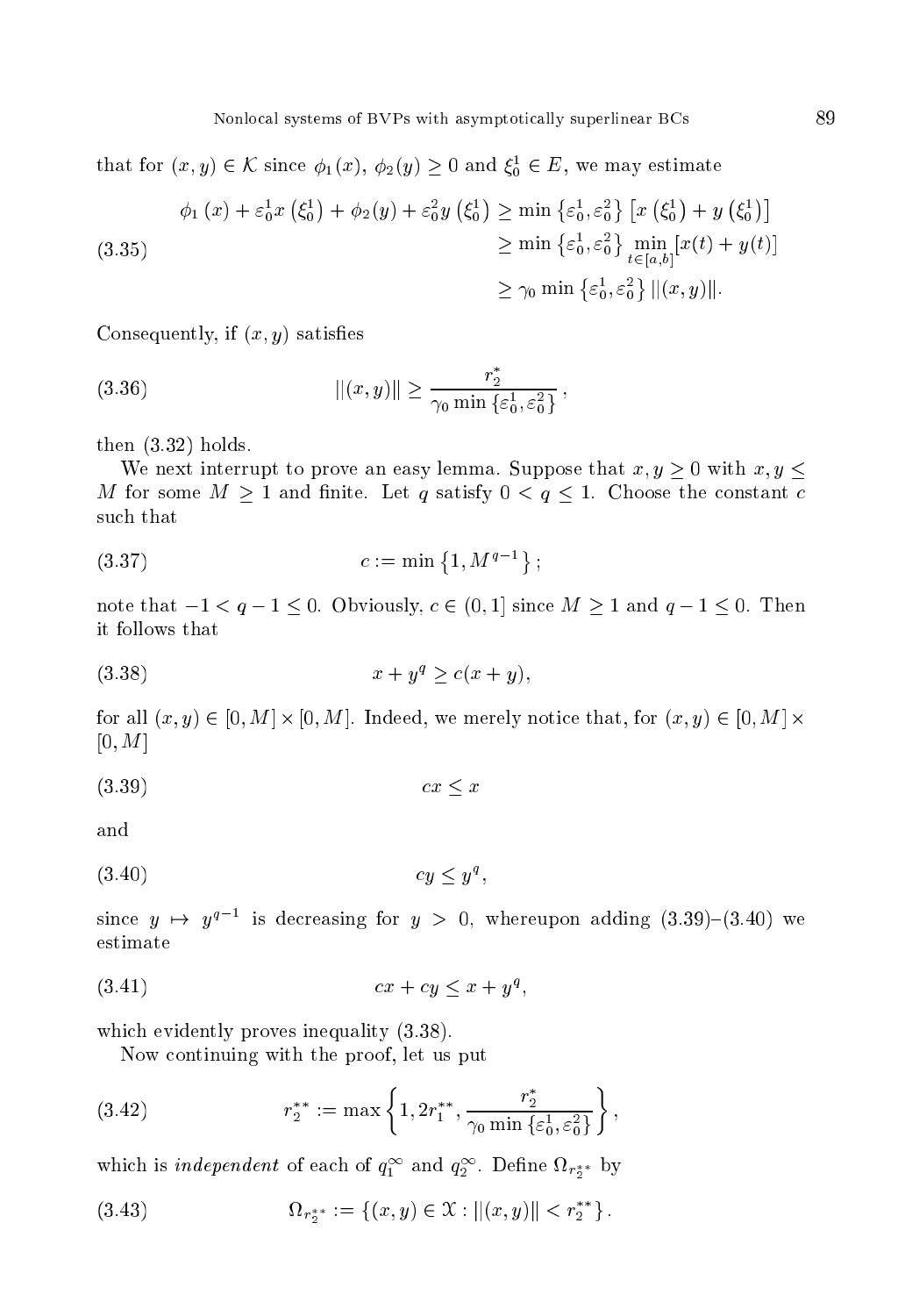Using estimate  $(3.38)$ , then, and the fact that

(3.44) 
$$
\int_0^1 G(t_0,s) a_1(s) g_1(x(s),y(s)) ds \geq 0,
$$

we deduce that for each  $(w, y) \in \mathcal{N}$  reserve

$$
(T_1(x, y)) (t_0) = t_0 H_1 (\phi_1(x) + \varepsilon_0^1 x (\xi_0^1), \phi_2(y) + \varepsilon_0^2 y (\xi_0^1))
$$
  
+  $\int_0^1 G(t_0, s) a_1(s) g_1(x(s), y(s)) ds$   
 $\geq t_0 H_1 (\phi_1(x) + \varepsilon_0^1 x (\xi_0^1), \phi_2(y) + \varepsilon_0^2 y (\xi_0^1))$   
 $\geq t_0 \eta_3 \left[ [\phi_1(x) + \varepsilon_0^1 x (\xi_0^1)] + [\phi_2(y) + \varepsilon_0^2 y (\xi_0^1)]^{q_1^{\infty}} \right]$   
 $\geq t_0 \eta_3 \left[ \varepsilon_0^1 x (\xi_0^1) + (\varepsilon_0^2)^{q_1^{\infty}} \left[ y (\xi_0^1) \right]^{q_1^{\infty}} \right]$   
 $\geq t_0 \eta_3 \left[ \varepsilon_0^1 x (\xi_0^1) + \varepsilon_0^2 \left[ y (\xi_0^1) \right]^{q_1^{\infty}} \right]$   
 $\geq t_0 \eta_3 \min \left\{ \varepsilon_0^1, \varepsilon_0^2 \right\} \left[ \left[ x (\xi_0^1) \right] + \left[ y (\xi_0^1) \right]^{q_1^{\infty}} \right]$   
 $\geq t_0 \eta_3 \min \left\{ \varepsilon_0^1, \varepsilon_0^2 \right\} c_1 \left[ x (\xi_0^1) + y (\xi_0^1) \right]$   
 $\geq t_0 \eta_3 \min \left\{ \varepsilon_0^1, \varepsilon_0^2 \right\} \gamma_0 c_1 ||(x, y)||$   
 $\geq c_1 ||(x, y)||,$ 

where we have used the lemma of the previous paragraph to get the previous paragraph to get the third-to-last inequality, and so, here  $c_1 := \min\{1, (r_2^{**})^{q_1^- - 1}\}\.$  We have also used both the fact that  $\varepsilon_0^2 \in [0, \frac{1}{2})$  and that  $q_1^{\infty} \in (0, 1]$  so that  $(\varepsilon_0^2)^{q_1} \geq \varepsilon_0^2$ . In summary, it follows that

$$
(3.46) \t\t\t\t ||T_1(x,y)|| \ge c_1 ||(x,y)||.
$$

Likewise, for each  $(x, y) \in \mathcal{K} \cap \partial \Omega_{r_2^{**}}$  we deduce that for  $c_2 := \min\{1, (r_2^{**})^{q_2^- - 1}\}$ 

(3.47) kT2(x; y)k 2k(x; y)k:

We now conclude the argument by considering cases. If  $q_1^+ = q_2^- = 1$ , then from (3.37), it is obvious that  $c_1 = c_2 = 1$ . In this case we deduce from (3.46)-(3.47) that

$$
(3.48) \t\t\t\t||S(x,y)|| \ge 2||(x,y)|| > ||(x,y)||,
$$

for each  $(x, y) \in \mathcal{N} \cap \mathcal{O}\Omega_{r_2^{**}}$ . On the other hand, in case  $0 < \max\left\{q_1^-, q_2^-\right\} < 1$ , then

(3.49) 
$$
c_1 := (r_2^{**})^{q_1^{\infty}-1} \text{ and } c_2 := (r_2^{**})^{q_2^{\infty}-1}.
$$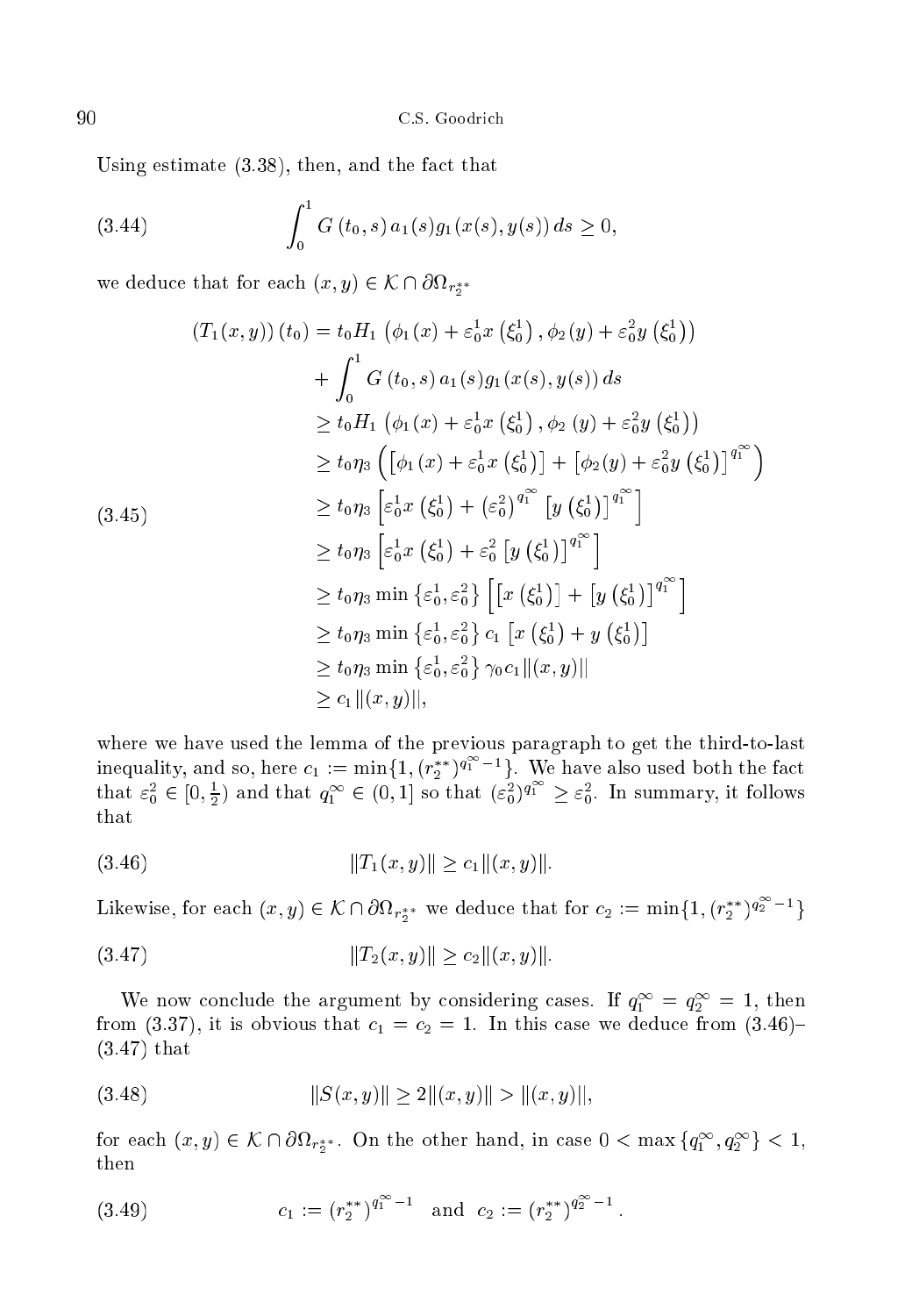In order that  $c_1 + c_2 \geq 1$  be satisfied, at a minimum we must have that

$$
(3.50) \t\min\left\{2^{\frac{1}{1-q_1^{\infty}}}, 2^{\frac{1}{1-q_2^{\infty}}}\right\} \geq r_2^{**}.
$$

Evidently, since  $r_2$  is finite and  $(1 - q_i)$   $\rightarrow +\infty$  as  $q_i \rightarrow 1$ , there exists a  $\sigma > 0$  sumertly small such that for each  $q_1^-, q_2^- \in (1 - \sigma, 1]$  we have that (3.50) holds. In this ase, we again dedu
e that (3.48) holds with, say, the fa
tor 2 replaced by 1. Importantly, we point out that  $r_2$  does not depend on  $q_i^*$  for either *i*. Consequently, we may, in inequality (3.50) above, freely increase  $q_i^{\infty}$ , for each *i*, without changing the previously selected and fixed value of  $r_2$ .

Finally, putting the preceding paragraphs together, we make two conclusions. Firstly, if  $q_1 = q_2 = 1$ , then by Lemma 2.1 and inequality (5.48) we deduce the existence of a function  $(x_0, y_0) \in K$  such that  $S(x_0, y_0) = (x_0, y_0)$ , where  $x_0(t)$ ,  $y_0(t)$  forms a positive solution of problem (1.1). Secondly, if  $q_1^-, q_2^-\leq 1$ , then there exists a  $\delta > 0$  sumciently small such that if  $q_1^-, q_2^- \in (1-\delta,1],$  then problem  $(1.1)$  still has at least one positive solution. And as these cases are exhaustive this completes the proof.

We now prove a second result that demonstrates an alternative approach to problem  $(1.1)$ . In particular, we begin by introducing the following condition.

**H8:** For each  $i = 1, 2$ , there is a constant  $\rho_i > 0$  such that

(3.51) 
$$
\limsup_{z_1+z_2 \to 0^+} \frac{H_i(z_1, z_2)}{z_1 + z_2} < \rho_i
$$

holds, where  $\rho_i \in [0, \frac{1}{2 \max\{\varepsilon_1^1, \varepsilon_1^2\}})$ .

On the one hand, condition (H8) is certainly more general than condition (H4). For instan
e, the ontinuous fun
tion <sup>H</sup> : [0; +1) - [0; +1) ! [0; +1) dened by

(3.52) 
$$
H(z_1, z_2) := \begin{cases} (z_1 + z_2) \cos\left(\frac{1}{z_1 + z_2}\right), & z_1 + z_2 \neq 0 \\ 0, & z_1 = z_2 = 0 \end{cases}
$$

satisfies

(3.53) 
$$
\limsup_{z_1 + z_2 \to 0^+} \frac{H(z_1, z_2)}{z_1 + z_2} = 1
$$

but  $\lim_{z_1+z_2\to 0^+} \frac{z_1+z_2}{z_1+z_2}$  does not exist. On the other hand, in order to prove the next result, we shall have to impose growth conditions on the nonlinearities  $g_1$ and  $g_2$  at infinity. Thus, we introduce condition (H9) below.

H9: We find that

(3.54) 
$$
\lim_{x+y \to +\infty} \frac{g_1(x,y)}{x+y} = +\infty \text{ and } \lim_{x+y \to +\infty} \frac{g_2(x,y)}{x+y} = +\infty.
$$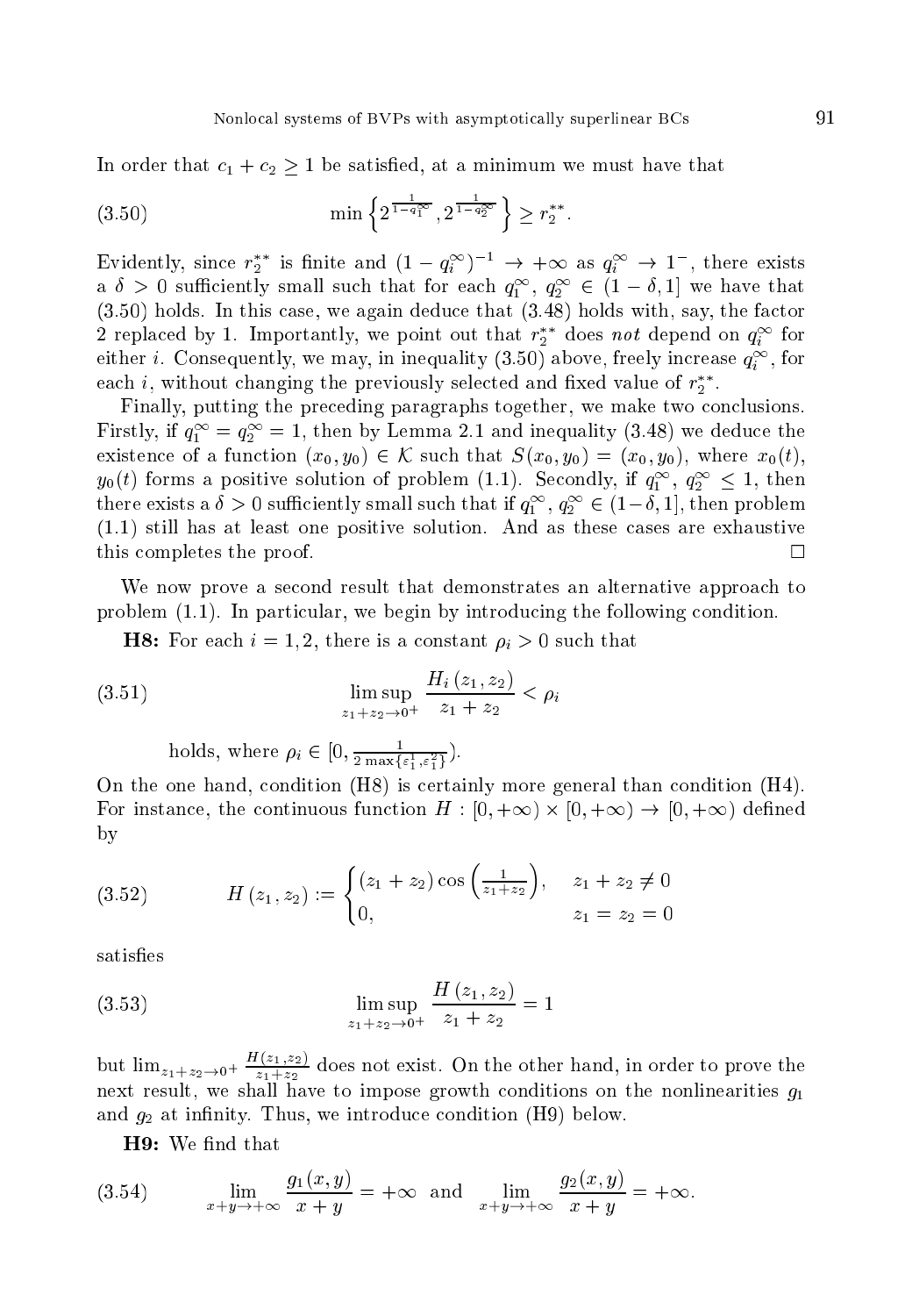With condition (H8) and (H9) in hand we state and prove the following theorem. We first give two preliminary remarks.

remarks yivi its more thank computed that  $\{m\}$  is more that  $\{1, 1, 2, \ldots, n\}$  is the computer the conditions given by Yang  $[16]$ ,  $[17]$ , to which was alluded in Section 1. In particular, however, we note that *unlike* the results Yang gives, which admittedly were for a slightly different problem than  $(1.1)$ , we do *not* require complicated conditions on the nonlinearities  $g_1$  and  $g_2$ . Indeed, conditions (H5) and (H9) are quite straightforward and standard. Moreover, the measures here are signed. So, we consider these observations to be both interesting and noteworthy.

Remark 3.7. We also note, as will be
ome lear in the statement and proof of Theorem 3.8 in the sequel, that with this particular assumption — namely  $(H8)$  $-\infty$  may dispense with the perturbation terms appearing in  $(1.1)$ . In particular and importantly, then, we may set  $\varepsilon_0^+ = \varepsilon_0^- = 0.$ 

**Theorem 3.8.** Suppose that conditions  $(H1)-(H3)$  and  $(H5)-(H9)$  hold. In addition, suppose that  $\varepsilon_0^+ = \varepsilon_0^- = 0$ . Then the unperturbed problem (1.1) has at least one positive solution.

Proof: Due to the assumptions given in the statement of this theorem, it is still the case that  $T: \mathcal{K} \to \mathcal{K}$  and that T is a completely continuous operator. So, we pro
eed dire
tly to the one theoreti part of the argument.

10 this end, let  $\rho_i < \frac{1}{2 \max\{\varepsilon_1^1, \varepsilon_1^2\}}$  be given, for each  $i = 1, 2$ . Evidently, we may select  $k \in \mathbb{N}$  sufficiently large such that

$$
(3.55) \t\t 0 \le \rho_i < \frac{2^k - 1}{2^{k+1} \max\{\varepsilon_1^1, \varepsilon_1^2\}} < \frac{1}{2 \max\{\varepsilon_1^1, \varepsilon_1^2\}}
$$

holds for each *i*. Moreover, for each *i*, select the number  $\eta_i > 0$  such that

(3.56) 
$$
\eta_i \int_0^1 G(s,s) a_i(s) ds \leq \frac{1}{2^{k+1}}
$$

holds. Condition (H5) implies the existence of a number  $r_1 > 0$  such that  $g_i(x, y) \leq \eta_i(x + y)$  for all  $0 \leq x + y < r_1$  and for each i. On the other hand, from condition (H8), we may select a number  $0 < \varepsilon < \min\{\rho_1, \rho_2\}$  sufficient small such that

(3.57) 
$$
H_i(z_1, z_2) < (\rho_i - \varepsilon)(z_1 + z_2)
$$

holds whenever  $0 \leq z_1 + z_2 < r_1$  for some number  $r_1 > 0$ , for each  $i = 1, 2$ . In addition, since  $(3.55)$  holds, for each i, it evidently holds that

(3.58) 
$$
0 < \rho_i - \varepsilon < \frac{2^k - 1}{2^{k+1} \max{\{\varepsilon_1^1, \varepsilon_1^2\}}}.
$$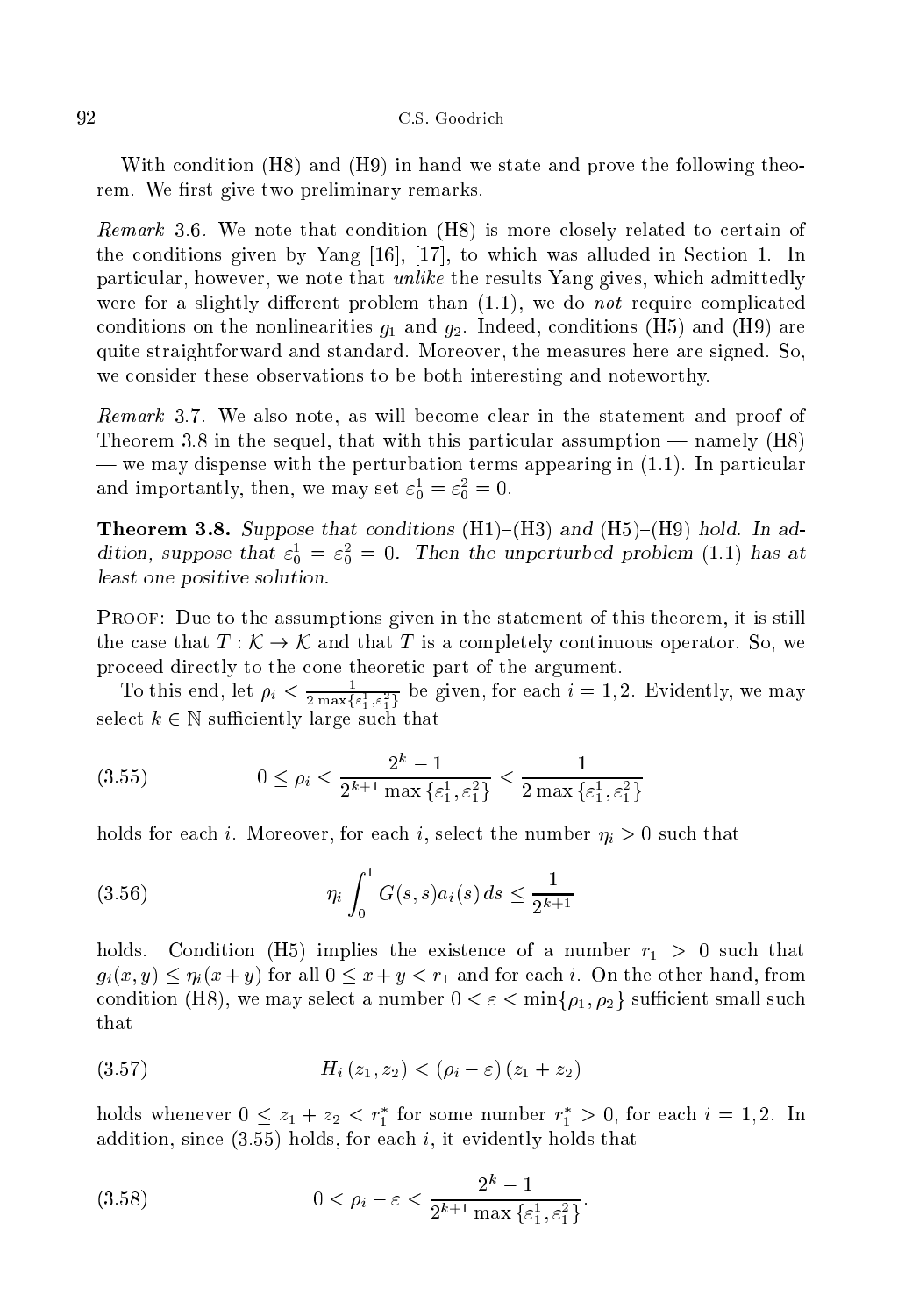Now, ondition (H3) implies that

$$
(3.59) \t\t \phi_1(x) \le \varepsilon_1^1 \|x\| \text{ and that } \phi_2(y) \le \varepsilon_1^2 \|y\|.
$$

Consequently, for each  $(x, y) \in \mathcal{K}$  satisfying

$$
(3.60) \t\t 0 \le ||(x, y)|| < \min \{r_1, r_1^*\},
$$

it follows that

(3.61) 
$$
\phi_1(x) \le \varepsilon_1^1 ||x|| \le \varepsilon_1^1 ||(x, y)|| < \frac{1}{2} r_1^* \text{ and that}
$$

$$
\phi_2(y) \le \varepsilon_1^2 ||y|| \le \varepsilon_1^2 ||(x, y)|| < \frac{1}{2} r_1^*.
$$

row, select  $r_1 > 0$  such that

(3.62) <sup>r</sup> <sup>1</sup> <sup>&</sup>lt; min fr1; r <sup>1</sup> <sup>g</sup>

and put  $\Omega_{r_1^{**}} := \{ (x, y) \in \mathcal{N} : ||(x, y)|| \leq r_1 \}$ . Then upon combining (3.59)- $\alpha$  . The matrix of the matrix  $\alpha$ 

(3.63) 
$$
H_i(\phi_1(x), \phi_2(y)) < (\rho_i - \varepsilon) (\phi_1(x) + \phi_2(y)),
$$

for each  $(x, y) \in \mathcal{N} \cap \text{Cov}_{T_1}$  and  $\ell = 1$ , so, combining an of these estimates, we deduce that

$$
||T_1(x, y)|| \le H_1(\phi_1(x), \phi_2(y)) + \int_0^1 G(s, s)a_1(s)g_1(x(s), y(s)) ds
$$
  
\n
$$
\le (\rho_1 - \varepsilon)(\phi_1(x) + \phi_2(y)) + \frac{1}{2^{k+1}}||(x, y)||
$$
  
\n
$$
\le \frac{2^k - 1}{2^{k+1} \max{\{\varepsilon_1^1, \varepsilon_1^2\}}} (\varepsilon_1^1 ||x|| + \varepsilon_1^2 ||y||) + \frac{1}{2^{k+1}}||(x, y)||
$$
  
\n
$$
\le \frac{2^k - 1}{2^{k+1} \max{\{\varepsilon_1^1, \varepsilon_1^2\}}} \max{\{\varepsilon_1^1, \varepsilon_1^2\}} (||x|| + ||y||) + \frac{1}{2^{k+1}}||(x, y)||
$$
  
\n
$$
= \frac{2^k - 1}{2^{k+1} \max{\{\varepsilon_1^1, \varepsilon_1^2\}}} \max{\{\varepsilon_1^1, \varepsilon_1^2\}} ||(x, y)|| + \frac{1}{2^{k+1}} ||(x, y)||
$$
  
\n
$$
= \frac{1}{2} ||(x, y)||.
$$

Similarly, we dedu
e that

(3.65) kT2(x; y)k k(x; y)k

when
e

 $(3)$ 

$$
(3.66) \t\t\t ||S(x,y)|| \le ||(x,y)||,
$$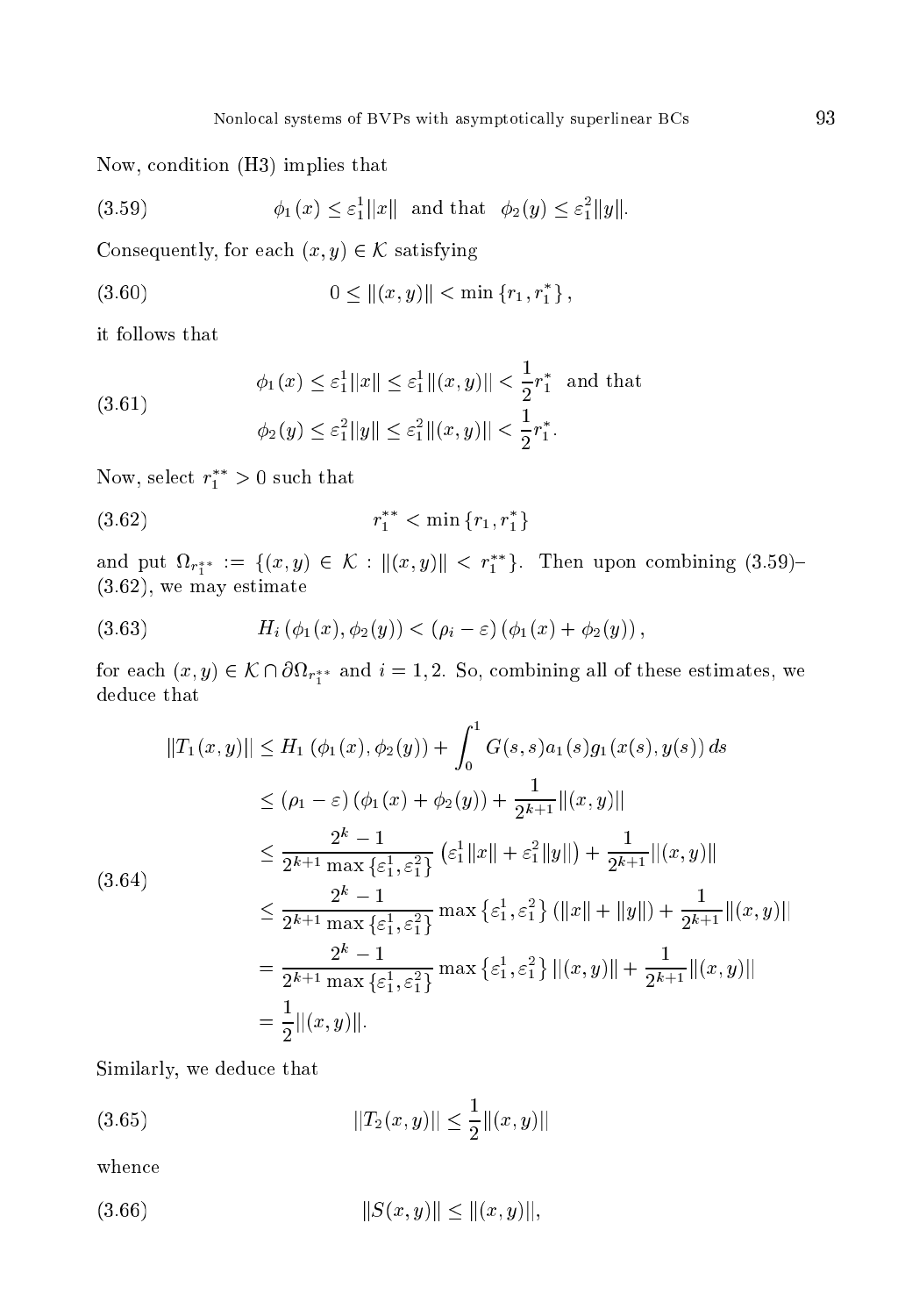$\lim_{x \to \infty} \frac{f(x, y)}{g(x, y)} \leq \lim_{x \to \infty} \frac{f(x, y)}{g(x, y)}$ 

 $\sim$  0 to select the selection of the number  $\sim$   $\sim$   $\sim$  0 to satisfy

$$
(3.67) \qquad \eta_3 \max\left\{ \int_{[a,b]} \gamma_0^2 G(s,s) a_1(s) \, ds, \int_{[a,b]} \gamma_0^2 G(s,s) a_2(s) \, ds \right\} \ge \frac{1}{2}
$$

Then by condition (H9), we have that

(3.68) 
$$
g_i(x, y) \geq \eta_3(x + y),
$$

for all  $x + y \geq r_2$  and for each  $i = 1, 2$ . Put

(3.69) 
$$
r_2^* := \max \left\{ \frac{r_2}{\gamma_0}, 2r_1^{**} \right\}.
$$

Then since the H1(z1;  $\alpha$ )  $\alpha$  is the form  $\alpha$  (z1;  $\alpha$ )  $\alpha$  (z1;  $\alpha$  (z1;  $\alpha$  ) is that we define

(3.70)  
\n
$$
\min_{t \in [a,b]} (T_1(x,y)) (t) \ge \eta_3 \int_{[a,b]} \gamma_0 G(s,s) a_1(s) [x(s) + y(s)] ds
$$
\n
$$
\ge ||(x,y)||\eta_3 \int_{[a,b]} \gamma_0^2 G(s,s) a_1(s) ds
$$
\n
$$
\ge \frac{1}{2} ||(x,y)||,
$$

when
e

(3.71) kT1(x; y)k k(x; y)k;

for each  $(x, y) \in \mathcal{W}$  for  $y$ , similarly,

(3.72) kT2(x; y)k k(x; y)k;

 $-$ 

so that  $||\phi(x,y)|| \le ||(x,y)||$ , for  $(x,y) \in \mathcal{N}$  is easy. Consequently, we may invoid Lemma 2.1 to dedu
e the existen
e of at least one positive solution to problem (1.1).  $\Box$ 

We conclude with an explicit numerical example together with some final re-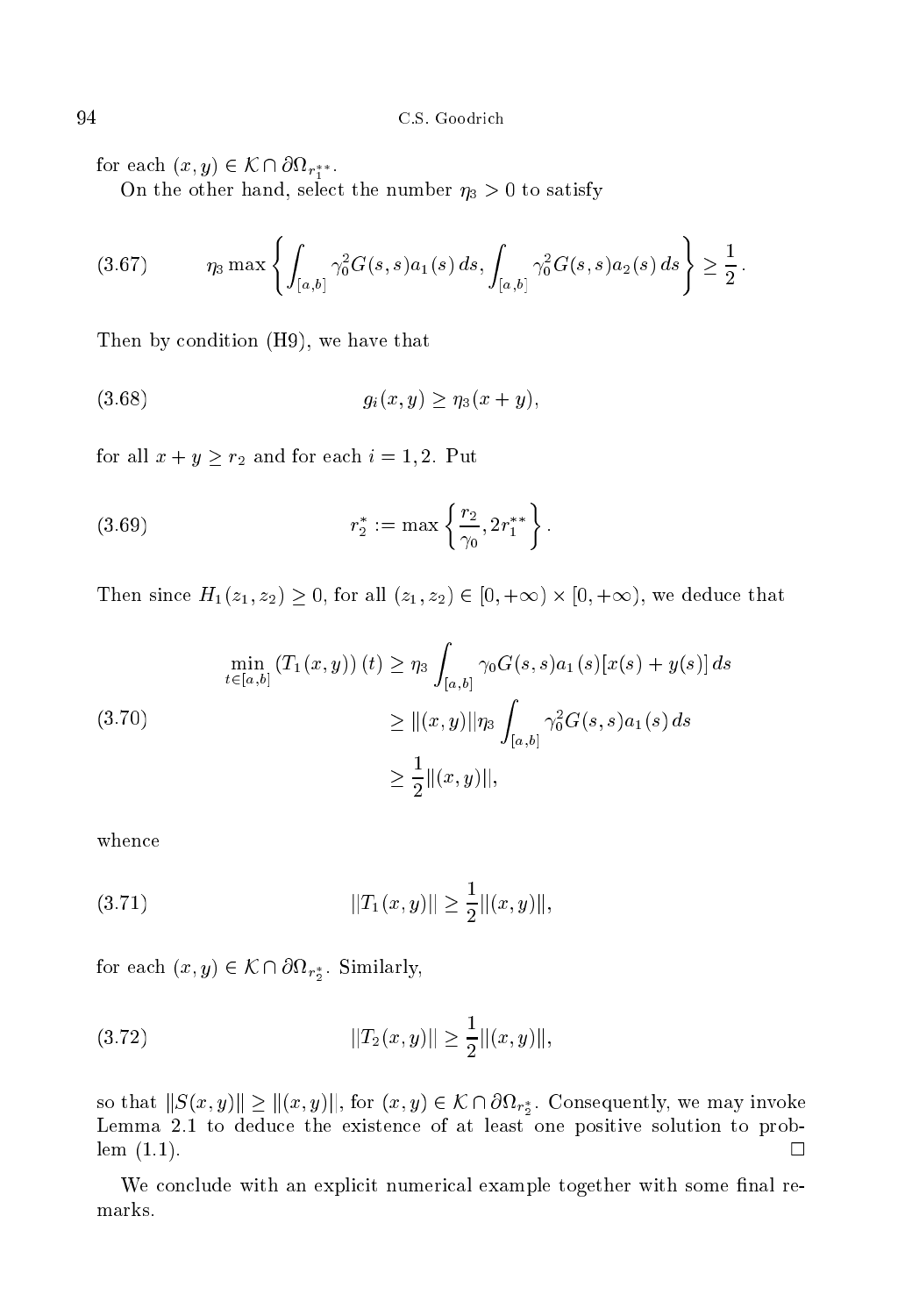Example 3.9. Consider the boundary value problem

$$
-x''(t) = (2t+1)g_1(x(t), y(t)),
$$
  
\n
$$
-y''(t) = e^{-3t+1}g_2(x(t), y(t)),
$$
  
\n(3.73) 
$$
x(0) = H_1\left(\phi_1(x) + \frac{1}{40}x\left(\frac{1}{2}\right), \phi_2(y) + \frac{1}{300}y\left(\frac{2}{5}\right)\right),
$$
  
\n
$$
y(0) = H_2\left(\phi_1(x) + \frac{1}{40}x\left(\frac{1}{2}\right), \phi_2(y) + \frac{1}{300}y\left(\frac{2}{5}\right)\right),
$$
  
\n
$$
x(1) = 0 = y(1),
$$

where we make the following declarations: (3.74)

$$
H_1(z_1, z_2) := (z_1 + z_2)^3,
$$
  
\n
$$
H_2(z_1, z_2) := z_1^{1.1} e^{z_1} + z_2^2 e^{z_2},
$$
  
\n
$$
\phi_1(x) := \frac{1}{8} x \left(\frac{1}{3}\right) - \frac{1}{40} x \left(\frac{1}{2}\right) - \frac{1}{12} x \left(\frac{3}{5}\right) + \frac{1}{2} \int_{\left[\frac{13}{20}, \frac{3}{4}\right]} x(s) ds,
$$
  
\n
$$
\phi_2(y) := -\frac{1}{300} y \left(\frac{2}{5}\right) + \frac{1}{15} y \left(\frac{9}{20}\right) - \frac{1}{100} y \left(\frac{11}{20}\right) + \frac{1}{10} \int_{\left[\frac{3}{5}, \frac{7}{10}\right]} y(s) ds,
$$
  
\n
$$
g_1(x, y) := \begin{cases} (x + y)^2, & x + y \le 1, \\ \sqrt{x + y}, & x + y \ge 1, \end{cases}
$$
  
\n
$$
g_2(x, y) := (x + y)^3.
$$

Interestingly, note that  $g_1$  is sublinear as  $x + y \rightarrow +\infty$ , whereas  $g_2$  is superlinear. Furthermore, let us observe at this juncture that on account of the definitions of  $\phi_1$  and  $\phi_2$  given in (3.74), we may recast the boundary conditions at  $t = 0$ in (3.73) in the somewhat simpler form

(3.75) 
$$
x(0) = H_1(\psi_1(x), \psi_2(y)) = [\psi_1(x) + \psi_2(y)]^3,
$$

$$
y(0) = H_2(\psi_1(x), \psi_2(y)) = (\psi_1(x))^{1.1} e^{\psi_1(x)} + (\psi_2(y))^{2} e^{\psi_2(y)}
$$

where we have put  $\psi_1(x) := \psi_1(x) + \frac{1}{40}x(\frac{1}{2})$  and  $\psi_2(y) := \psi_2(y) + \frac{1}{300}y(\frac{1}{5})$ . interacting, the system we do not show the separately, and show the complete that it is a easy to show that the Stieltjes measures  $\mu_{\alpha_1}$  and  $\mu_{\alpha_2}$  are signed for this problem.

It is now easy to the easy to the easy to the easy to the easy of  $\mathcal{H}^{\mathcal{A}}(A)$  is satisfied. particular, note that we may select  $\varepsilon_1^* := \frac{2}{60}$ ,  $\varepsilon_1^* := \frac{17}{100}$ ,  $\varepsilon_0^* := \frac{4}{40}$ , and  $\varepsilon_0^* := \frac{89}{300}$ .<br>Moreover, we note that  $\int_{[0,1]} t \, d\alpha_1(t) = \frac{17}{1200} \geq 0$  and that  $\int_{[0,1]} t \, d\alpha_2(t) = \frac{89}{3$ 0. In any case, we conclude that we may invoke Theorem 3.5 to deduce that problem (3.73) has at least one positive solution. Likewise, problem (3.75) has at least one positive solution, too.

;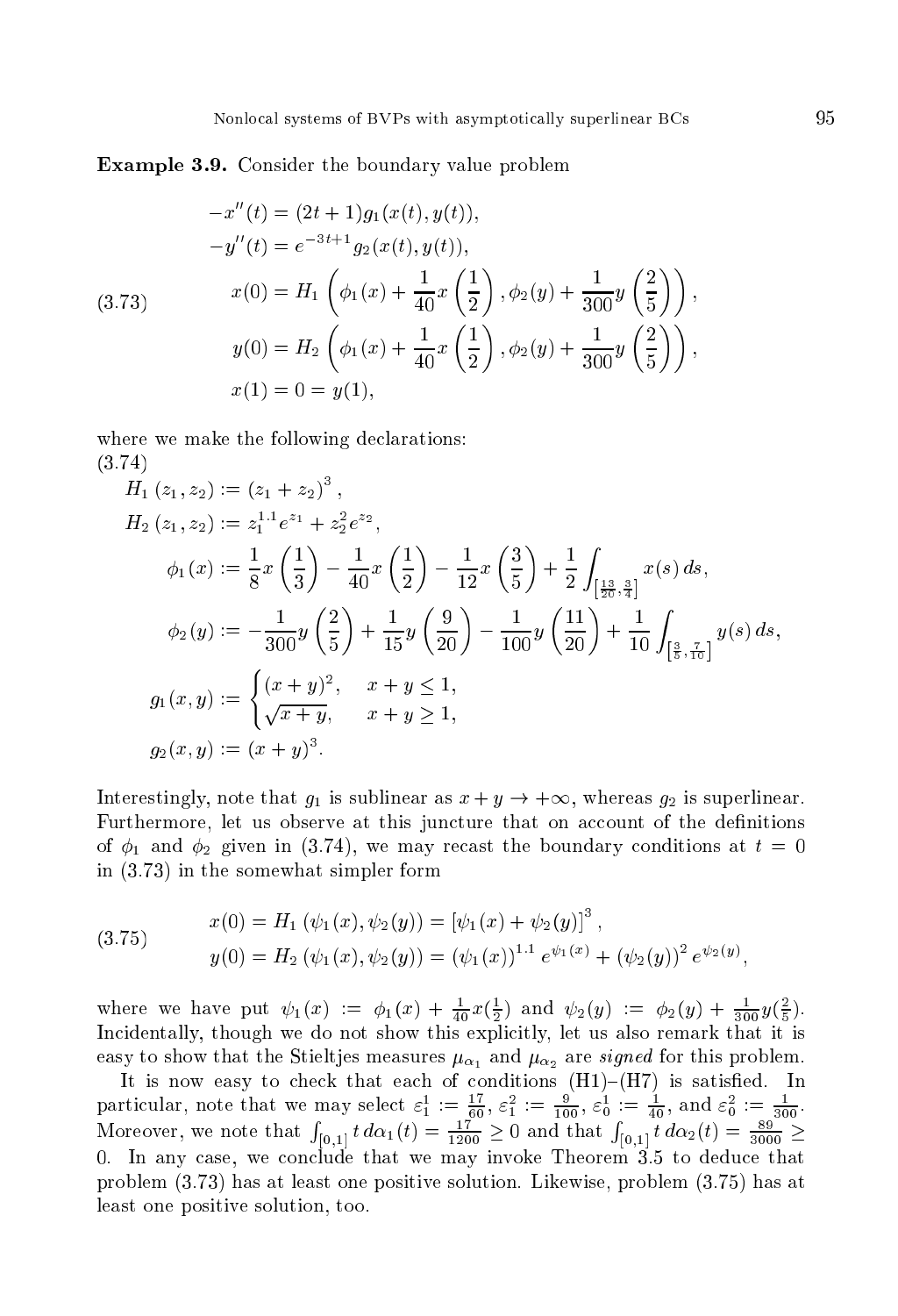Remark 3.10. We note that problem (3.73) ould not be addressed by any existing results. This is true for a variety of reasons, among whi
h are the following: problem (3.73) involves a system of equations; it imposes no growth onditions on  $g_1$  and  $g_2$  for  $(x, y)$  large in norm; it allows for each of  $H_1$  and  $H_2$  to have superlinear growth as  $x + y \rightarrow +\infty$ ; and it allows for each of  $\phi_1$  and  $\phi_2$  to be have asso
iated signed Borel measures. In short, we are not aware that any results in the existing literature an be applied to problem (3.73). And this is the advantage of the asymptotic conditions  $(H4)$  and  $(H8)$ , which we have introduced in this work.

Remark 3.11. Observe that Example 3.9 demonstrates that it is not ne
essary for the function  $H_2(z_1, z_2)$  to be able to be realized in the form

$$
(3.76) \t\t H_2(z_1, z_2) = H(z_1 + z_2),
$$

for some function  $\widetilde{H}$ . Indeed, while such a decomposition is an easy way in which to satisfy condition (H4), the function  $H_2(z_1, z_2) = z_1^{z_1}e^{z_1} + z_2e^{z_2}$  in (3.74) cannot be realized in this simpler form. Of course, the functions  $H_1$ ,  $g_1$ , and  $g_2$ need not be able to be realized as a function of  $z_1 + z_2$  either. The point is that condition  $(H4)$  can still be satisfied in spite of this. In fact, for example, to ensure that  $(3.3)$  in condition  $(H4)$  is satisfied, it is enough, for instance, that

$$
(3.77) \t\t H_i(z_1, z_2) \ge (z_1 + z_2)^{\alpha}
$$

holds for  $z_1 + z_2$  sufficiently large and for some  $\alpha > 1$ . Evidently, (3.77) does not require that  $H_i$  satisfy (3.76) for some  $\widetilde{H}$ . Furthermore, note that an additional example of this sort was provided in both  $(3.10)<sub>1</sub>$  and  $(3.11)$ .

remarks 3.12. We have elected to the its single of the single of the single of the single of the single of the appli
ation would pro
eed in a very similar manner to Example 3.9. Nonetheless, we emphasize that in the ase of Theorem 3.8, we may take the perturbation terms in  $(1.1)$  equal to zero and, hence, in this case we are recovering solutions to the *unperturbed* (i.e.,  $\varepsilon_0 = \varepsilon_0 = 0$ ) problem (1.1).

A
knowledgments. The author would like to thank the anonymous referee for his or her careful reading of this paper. The referee's comments and questions improved the quality of this paper.

#### **REFERENCES**

- [1] Agarwal R., Meehan M., O'Regan D., Fixed Point Theory and Applications, Cambridge University Press, Cambridge, 2001.
- [2] Dunninger D., Wang H., *Existence and multiplicity of positive solutions for elliptic systems*, Nonlinear Anal. 29 (1997), 1051-1060.
- [3] Goodrich C.S., Positive solutions to boundary value problems with nonlinear boundary  $conditions$ , Nonlinear Anal. 75 (2012), 417-432.
- [4] Goodrich C.S., On nonlocal BVPs with boundary conditions with asymptotically sublinear or superlinear growth, Math. Nachr., to appear.